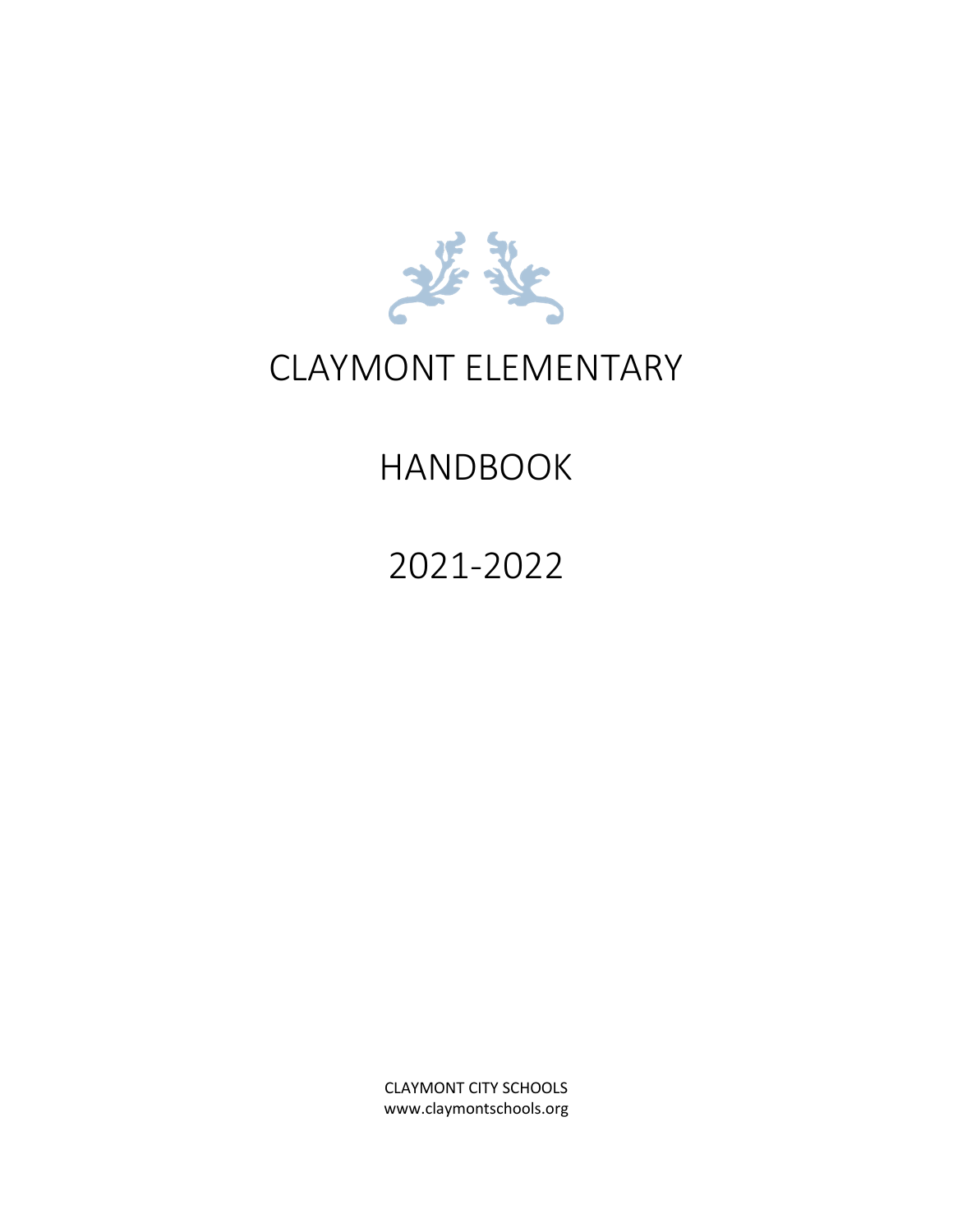Dear Parents, Grandparents, and Guardians:

This Student Handbook has been prepared to help guide you through the school year. It lists the rules, procedures and safety precautions that should be followed in order for our school to operate efficiently and smoothly so that your child can receive the best education we can give.

This booklet is divided into three (3) sections to further help you:

SECTION I contains the policies pertaining to elementary students that are mandated by the Claymont Board of Education and are in the handbooks of all of the other elementary buildings in the district.

SECTION II contains the rules and procedures that are specific to Claymont Elementary. While some may be similar to the other schools, due to the design of the building and the playground, many of them are different.

SECTION III contains the Acceptable Use Policy and Procedures for the computer. If your students are new to the Claymont District, you will need to sign an Acceptable Use form for your child so that he/she can participate in computer classes when they use the internet. Please, bear in mind that we do not want your child/ren on any sites that you don't want them on either, so they are blocked and the children have no access to them.

Many of the students coming to Claymont Elementary are new and unfamiliar with the rules and procedures, so we ask that you review these with your child/ren. The layout of the playground is different and precautions have been put in place to ensure the safety of your child.

As we begin anew, it is a pleasure to welcome you to our Elementary School and look forward to working WITH you to ensure that your child receives the BEST education possible.

Thank you,

Mr. Page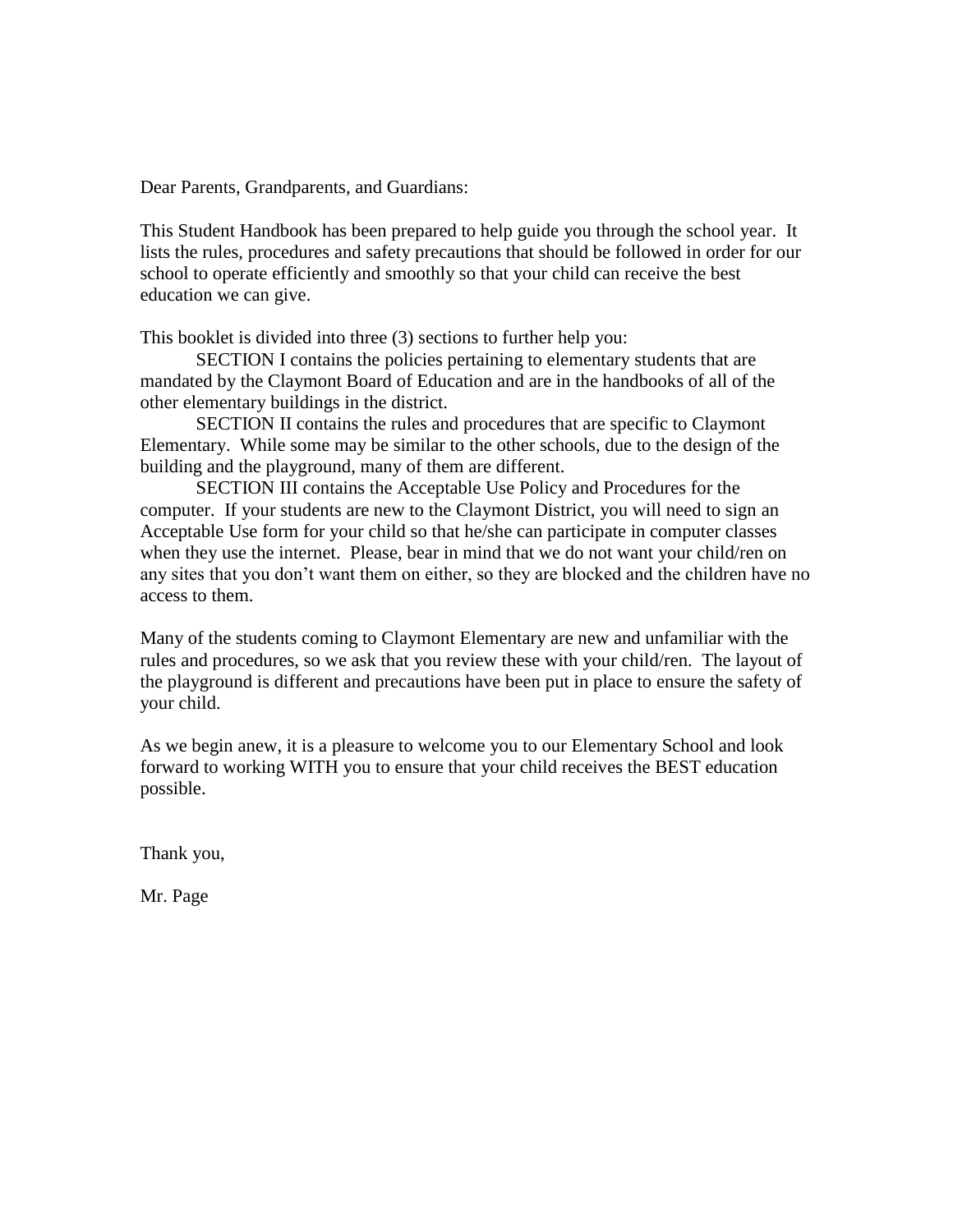## SECTION I DISTRICT POLICIES & PROCEDURES

- ATTENDANCE
- BULLYING AND OTHER FORMS OF AGGRESSIVE BEHAVIOR
- BUS TRANSPORTATION
- DRESS CODE
- EMERGENCY PLANS
- GRADING
- HEAD LICE
- ILLNESS/INJURY
- LEAVING SCHOOL GROUNDS
- MEDICATION
- SCHOOL FEES AND SUPPLIES
- SCHOOL HOURS
- SCHOOL LUNCH PROGRAM
- SCHOOL INSURANCE
- SEARCH SEIZURE
- SCHOOL RECORDS
- SUBSTANCE ABUSE, TOBACCO USE, & WEAPONS
- SUSPENSION
- TELEPHONE
- TITLE I
- VISITORS
- VOLUNTEERS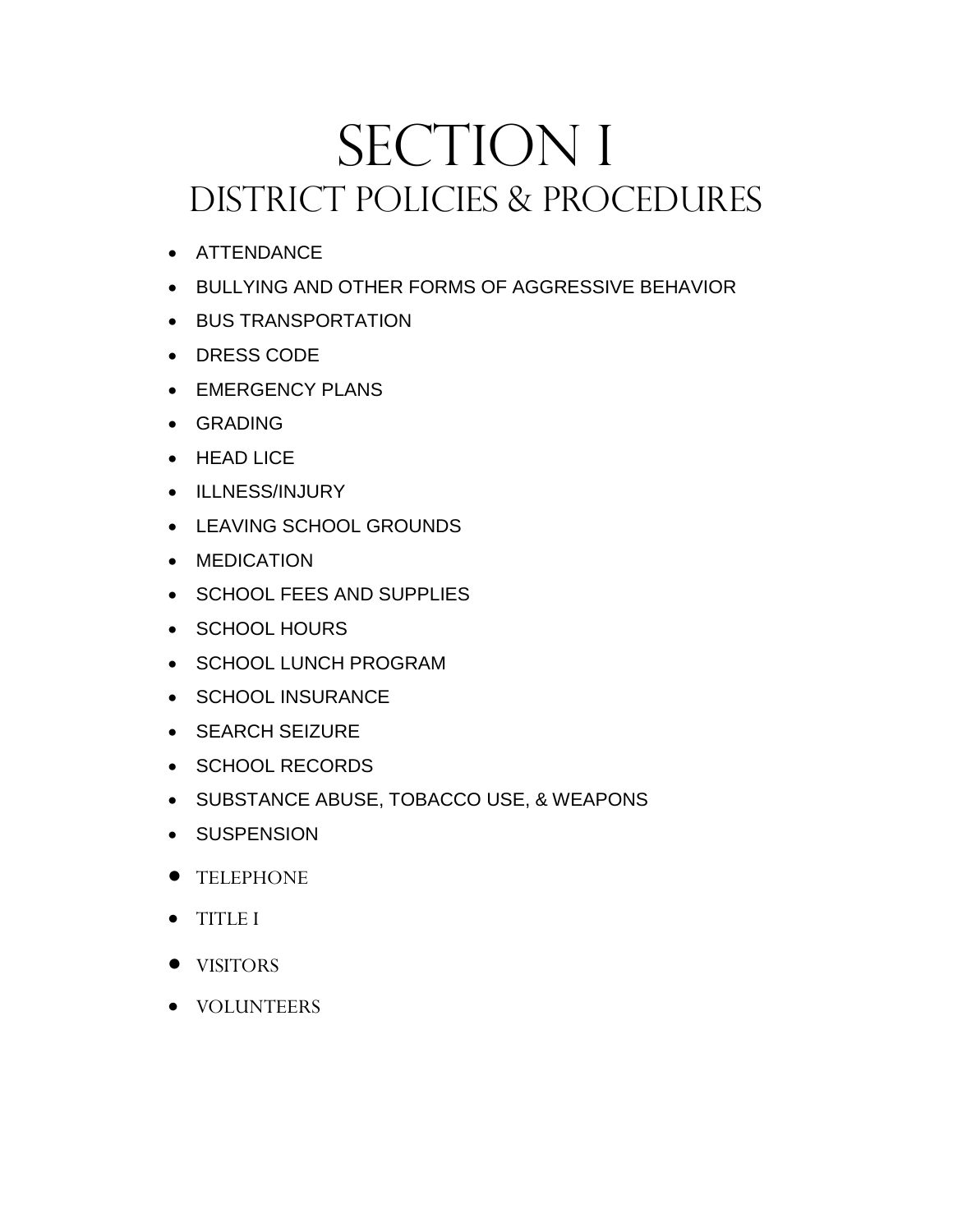#### **ATTENDANCE**

Any student from kindergarten through grade eight (K-8) who misses twenty-one (21) days of school throughout the year WITHOUT a doctor's excuse, documentation from legal counsel, death notice of a relative, or documentation of a religious holiday will not be given credit, even with eligible grades, for that school year. Letters will be sent after five (5) days absence; ten (10) days absence; fourteen (14) days absence; and twenty-one (21) days of absence.

Claymont City School Policy requires a doctor's excuse upon the seventh  $(7<sup>th</sup>)$  day of absence in a semester or upon the tenth  $(10<sup>th</sup>)$  day of absence in a school year. Students not turning in a doctor's excuse upon the seventh  $(7<sup>th</sup>)$  day or more in a semester or upon the tenth  $(10<sup>th</sup>)$  day or more in the school year will be given an unexcused absence.

Pursuant to Ohio Law, five (5) consecutive days of unexcused absence, seven (7) or more unexcused absences within a school month or twelve (12) unexcused absences within a school year CAN have truancy charges filed.

Absences occurring due to OUT of School Suspension (OSS) will not be counted toward the twenty-one (21) days of absences; however, family vacation days WILL count toward the twentyone days of accumulated absences.

#### *REPORTING ABSENCES*

Parents are to telephone the school each morning by 9:00 a.m. when their child is absent (voice mail is available in each building - ext. 902). Please leave information including your child's name, grade level, teacher's name, and the reason for the absence. Excessive *unexcused* absences may lead to legal action against the parents under the truancy laws.

#### *Any absence beyond sixty (60) minutes in a one half (1/2) day session (8:05- 11:05 or 11:05-3:05) will result in the student being considered absent one half (1/2) day.*

#### *STUDENT VACATIONS*

Students at Claymont are permitted to go on vacation during the school year without penalty to their academic standing (except the week ending each semester). The purpose of this policy is to accommodate parents who must take their vacations during the school year because of company (industry) policies. The intention of this policy is to permit families to be together. A parent must present himself/herself at the school and discuss the proposed absence and the length of the absence with the principal. The number of days absent for vacation; however, DO COUNT toward the twenty-one (21) days of absences.

#### *TARDIES*

- 1. When a student receives four (4) tardies per year:
	- Parent notified by letter
- 2. When a student receives eight (8) tardies per year:
	- a. Parent notified by letter
	- b. Parent will be contact by attendance officer, social worker and/or principal
- 3. When a student receives twelve (12) tardies per year:
	- a. Parent notified by letter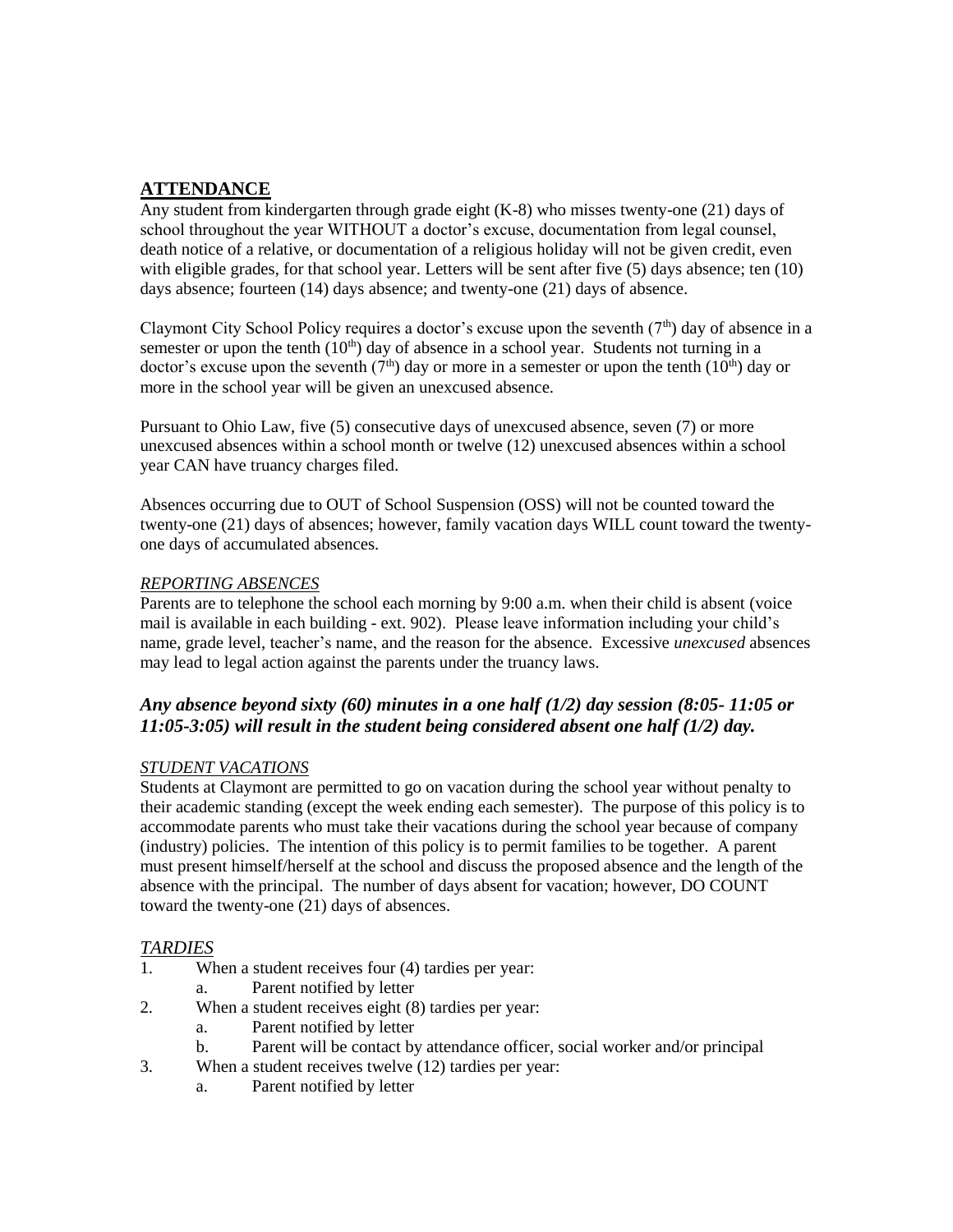- b. Conference scheduled between parent and attendance officer, social worker and/or principal
- 4. When a student receives sixteen (16) tardies per year:
	- a. Charges may be filed in juvenile court
	- b. A referral may be made to the Dept. of Job and Family Services claiming educational neglect

#### **BULLYING AND OTHER FORMS OF AGGRESSIVE BEHAVIOR**

The Board of Education is committed to providing a safe, positive, productive, and nurturing educational environment for all of its students. The Board encourages the promotion of positive interpersonal relations between members of the school community. Aggressive behavior toward a student, whether by other students, staff, or third parties is strictly prohibited and will not be tolerated. This prohibition includes physical, verbal, and psychological abuse. The Board will not tolerate any gestures, comments, threats, or actions which cause or threaten to cause bodily harm or personal degradation. This policy applies to all activities in the District, including activities on school property or while in route to or from school and those occurring off school property if the student or employee is at any school-sponsored, school-approved or school-related activity or function, such as field trips or athletic events where students are under the school's control, or where an employee is engaged in school business.

Aggressive behavior is defined as inappropriate conduct that is repeated enough, or serious enough, to negatively impact a student's educational, physical, or emotional well-being. This type of behavior is a form of intimidation and harassment, although it need not be based on any of the legally protected characteristics, such as sex, race, color, national origin, marital status, or disability. It would include, but not be limited to, such behaviors as stalking, bullying/cyberbullying, intimidating, menacing, coercion, name-calling, taunting, making threats, and hazing.

Any student who believes s/he has been or is the victim of aggressive behavior should immediately report the situation to the building principal or assistant principal, or the Superintendent. The student may also report concerns to a teacher or counselor who will be responsible for notifying the appropriate administrator or Board official. Complaints against the building principal should be filed with the Superintendent. Complaints against the Superintendent should be filed with the Board President.

Every student is encouraged, and every staff member is required, to report any situation that they believe to be aggressive behavior directed toward a student. Reports may be made to those identified above.

All complaints about aggressive behavior that may violate this policy shall be promptly investigated.

If the investigation finds an instance of aggressive behavior has occurred, it will result in prompt and appropriate remedial and/or disciplinary action. This may include up to expulsion for students, up to discharge for employees, exclusion for parents, guests, volunteers, and contractors, and removal from any officer position and/or a request to resign for Board members. Individuals may also be referred to law enforcement officials.

The complainant shall be notified of the findings of the investigation, and as appropriate, that remedial action has been taken.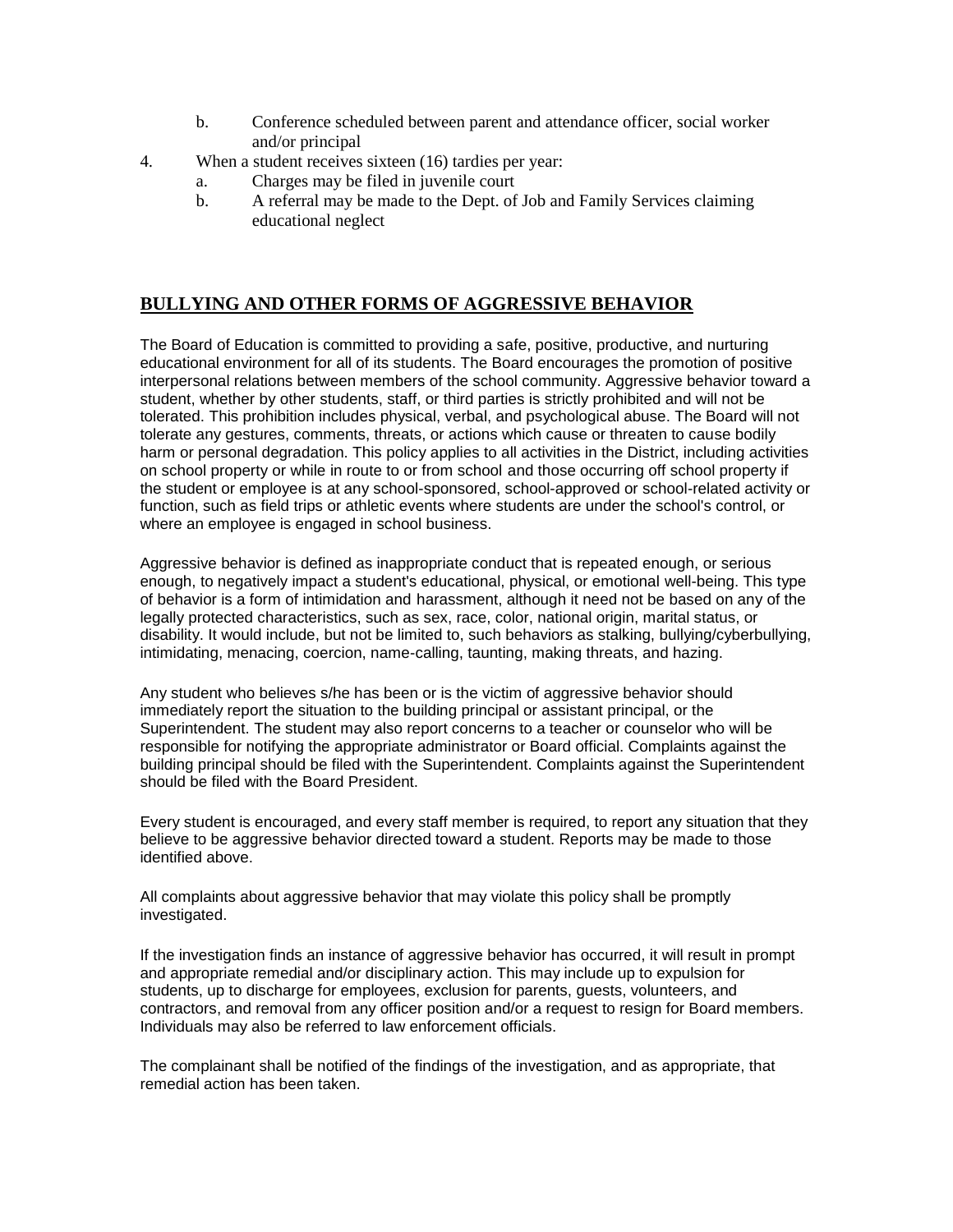This policy shall not be interpreted to infringe upon the First Amendment rights of students (i.e., to prohibit a reasoned and civil exchange of opinions, or debate, that is conducted at appropriate times and places during the school day and is protected by State or Federal law).

Retaliation against any person who reports, is thought to have reported, files a complaint, or otherwise participates in an investigation or inquiry concerning allegations of aggressive behavior is prohibited and will not be tolerated. Such retaliation shall be considered a serious violation of Board policy and independent of whether a complaint is substantiated. Suspected retaliation should be reported in the same manner as aggressive behavior. Making intentionally false reports about aggressive behavior for the purpose of getting someone in trouble is similarly prohibited and will not be tolerated. Retaliation and intentionally false reports may result in disciplinary action as indicated above.

The following definitions are provided for guidance only. If a student or other individual believes there has been aggressive behavior, regardless of whether it fits a particular definition, s/he should report it and allow the administration to determine the appropriate course of action.

**"Bullying"** is defined as a person willfully and repeatedly exercising power or control over another with hostile or malicious intent (i.e., repeated oppression, physical or psychological, of a less powerful individual by a more powerful individual or group). Bullying can be physical, verbal (oral or written), electronically transmitted, psychological (e.g., emotional abuse), through attacks on the property of another, or a combination of any of these. Some examples of bullying are:

- A. Physical hitting, kicking, spitting, pushing, pulling, taking and/or damaging personal belongings or extorting money, blocking or impeding student movement, unwelcome physical contact.
- B. Verbal taunting, malicious teasing, insulting, name calling, making threats.
- C. Psychological spreading rumors, manipulating social relationships, coercion, or engaging in social exclusion/shunning, extortion, or intimidation.
- D. ""Cyberbullying" the use of information and communication technologies such as email, cell phone and pager text messages, instant messaging (IM), defamatory personal web sites, and defamatory online personal polling web sites, to support deliberate, repeated, and hostile behavior by an individual or group, that is intended to harm others.

The Board recognizes that cyberbullying can be particularly devastating to young people because:

- 1. cyberbullies more easily hide behind the anonymity that the Internet provides;
- 2. cyberbullies spread their hurtful messages to a very wide audience with remarkable speed;
- 3. cyberbullies do not have to own their own actions, as it is usually very difficult to identify cyberbullies because of screen names, so they do not fear being punished for their actions; and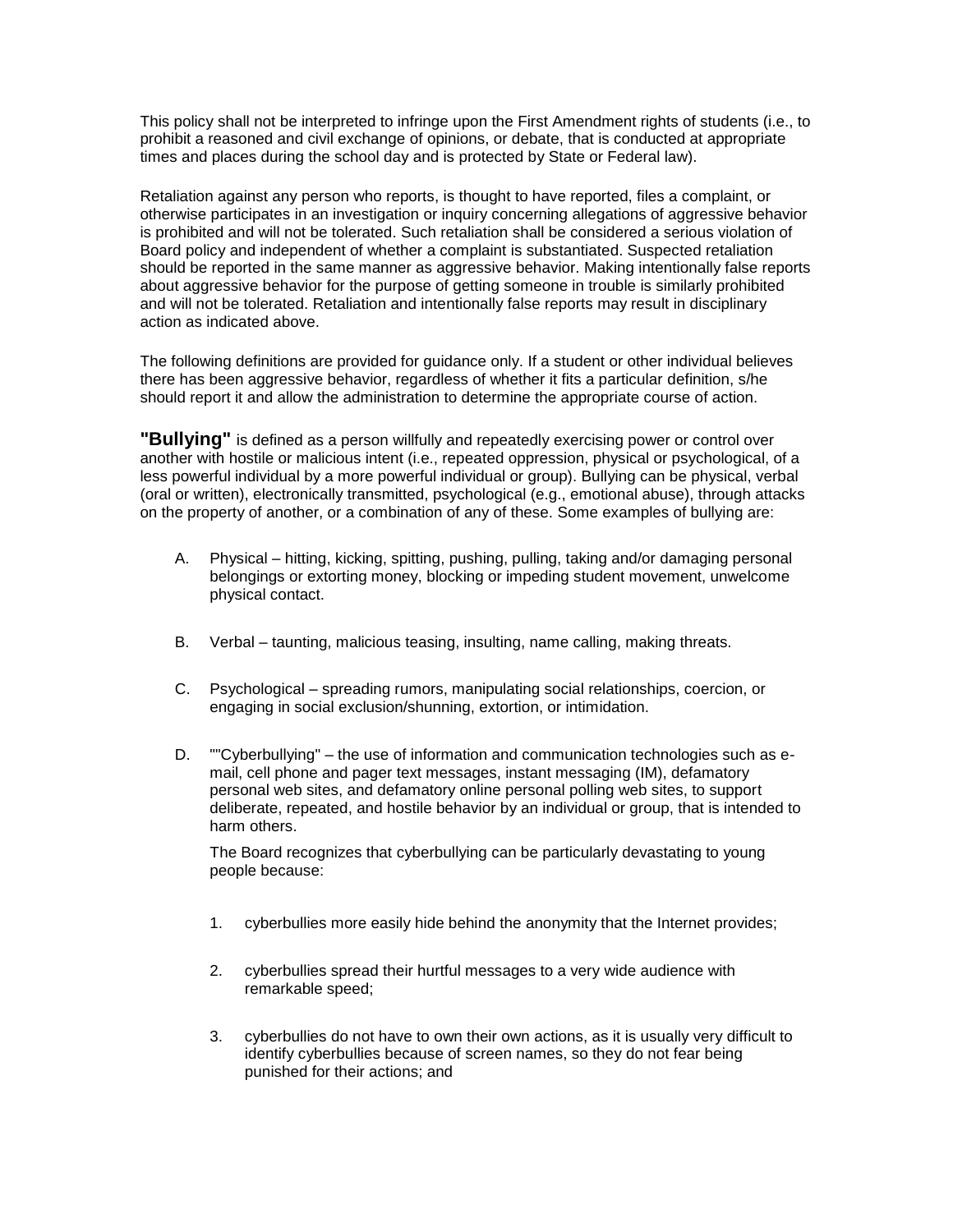4. the reflection time that once existed between the planning of a prank – or a serious stunt – and its commission is all but been erased when it comes to cyberbullying activity.

Cyberbullying includes, but is not limited to the following:

- 1. posting slurs or rumors or other disparaging remarks about a student on a web site or on weblog;
- 2. sending e-mail or instant messages that are mean or threatening, or so numerous as to drive-up the victim's cell phone bill;
- 3. using a camera phone to take and send embarrassing photographs of students;
- 4. posting misleading or fake photographs of students on web sites.

**"Harassment"** includes, but is not limited to, any act which subjects an individual or group to unwanted, abusive behavior of a nonverbal, verbal, written or physical nature on the basis of age, race, religion, color, national origin, marital status or disability (sexual orientation, physical characteristic, cultural background, socioeconomic status, or geographic location).

**"Intimidation"** includes, but is not limited to, any threat or act intended to tamper, substantially damage or interfere with another's property, cause substantial inconvenience, subject another to offensive physical contact or inflict serious physical injury on the basis of race, color, religion, national origin or sexual orientation.

**"Menacing"** includes, but is not limited to, any act intended to place a school employee, student, or third party in fear of imminent serious physical injury.

**"Harassment, intimidation, or bullying"** means any act that substantially interferes with a student's educational benefits, opportunities, or performance, that takes place on or immediately adjacent to school grounds, at any school-sponsored activity, on school–provided transportation or at any official school bus stop, and that has the effect of:

- A. physically harming a student or damaging a student's property;
- B. knowingly placing a student in reasonable fear of physical harm to the student or damage to the student's property; or
- C. creating a hostile educational environment.

**"Staff"** includes all school employees and Board members.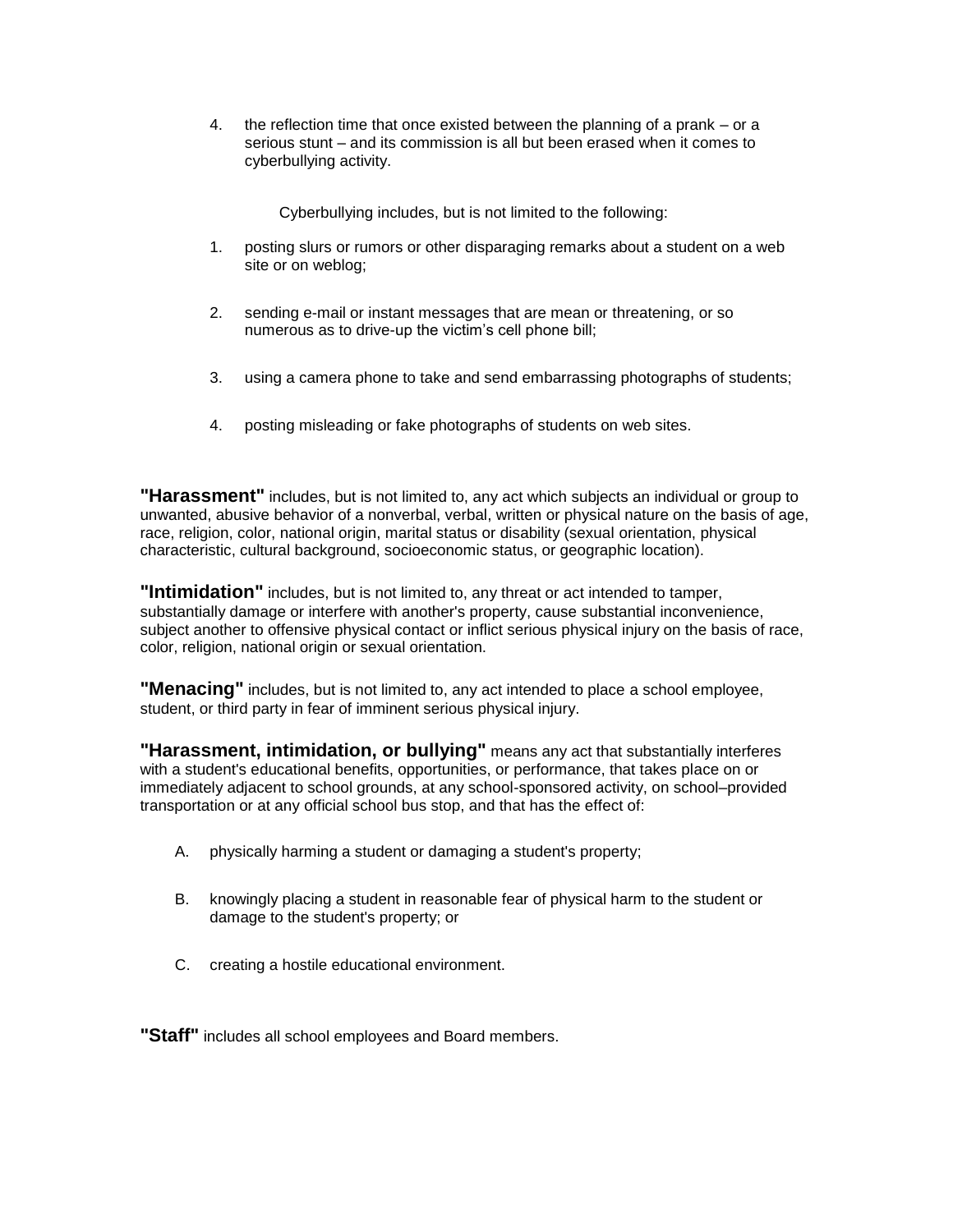**"Third parties"** include, but are not limited to, coaches, school volunteers, parents, school visitors, service contractors, vendors, or others engaged in District business, and others not directly subject to school control at inter-district or intra-district athletic competitions or other school events.

For a definition of and instances that could possibly be construed as **hazing**, consult Policy **[5516](http://www.neola.com/mcsdpol-oh/search/policies/po5516.htm)**.

#### **Privacy/Confidentiality**

The School District will respect the privacy of the complainant, the individual(s) against who the complaint is filed, and the witnesses as much as possible, consistent with the Board's legal obligations to investigate, to take appropriate action, and to conform with any discovery or disclosure obligations. All records generated under the terms of this policy and its related administrative guidelines shall be maintained as confidential to the extent permitted by law.

#### **Notification**

Notice of this policy will be **annually** circulated to and posted in conspicuous locations in all school buildings and departments within the District and discussed with students, as well as incorporated into the teacher, student, and parent/guardian handbooks. State and Federal rights posters on discrimination and harassment shall also be posted at each building. All new hires will be required to review and sign off on this policy and the related complaint procedure.

#### **Education and Training**

In support of this policy, the Board promotes preventative educational measures to create greater awareness of aggressive behavior, including bullying. The Superintendent or designee shall provide appropriate training to all members of the School District community related to the implementation of this policy and its accompanying administrative guidelines. All training regarding the Board's policy and administrative guidelines and aggressive behavior and bullying in general, will be age and content appropriate.

The Superintendent is directed to develop administrative guidelines to implement this policy. Guidelines shall include reporting and investigative procedures, as needed. The complaint procedure established by the Superintendent shall be followed.

#### **BUS TRANSPORTATION**

The Claymont Board of Education provides transportation for students in accordance with the rules and regulations of the State of Ohio. All schedules, routes, and stops are under the direction of Mr. Eric Henry, Transportation Director. Any questions about transportation can be answered by Mr. Henry at 922-5478.

#### *BUS GUIDELINES AND RULES:*

1. Arrive at the bus stop at least five (5) minutes prior to the scheduled stop.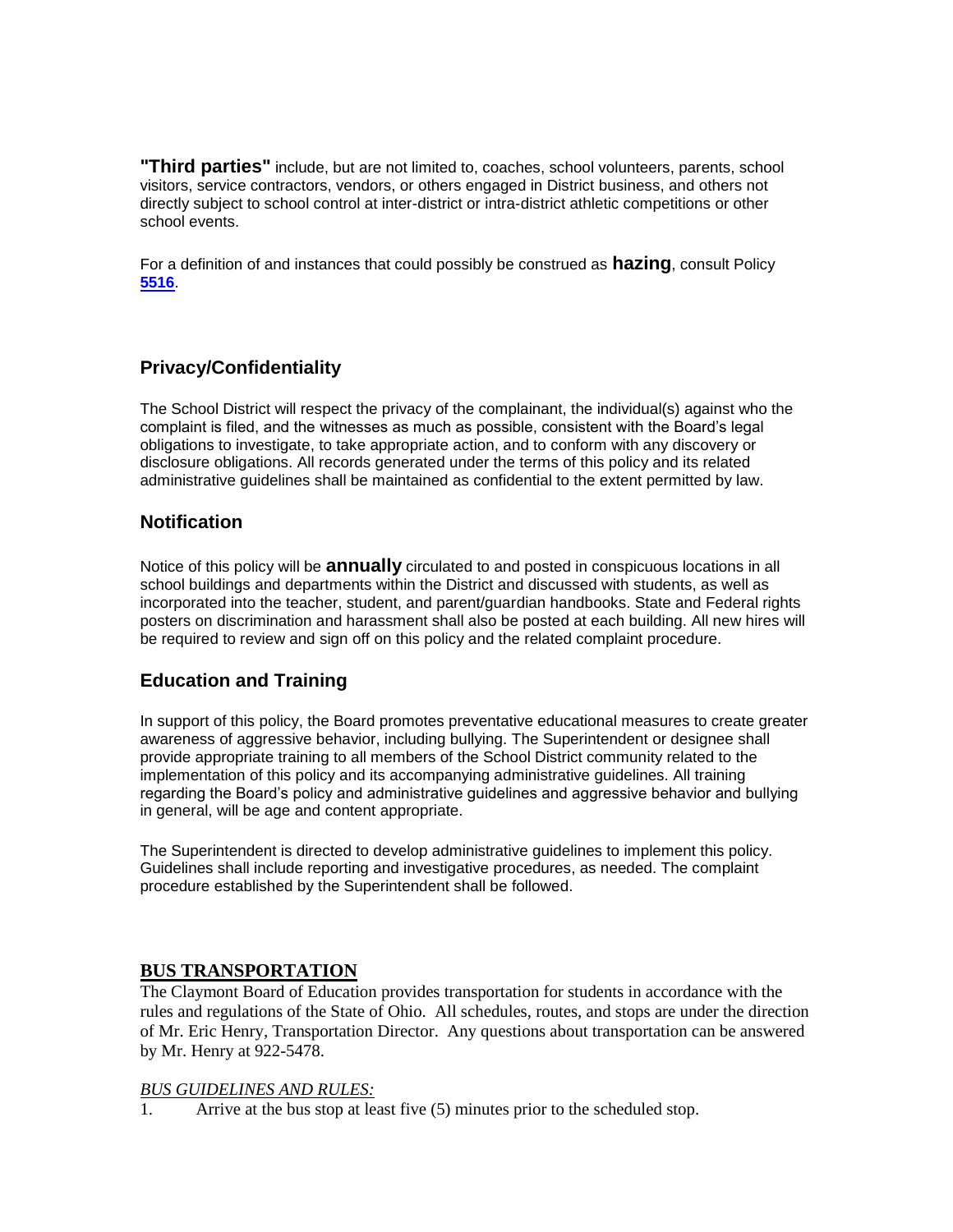- 2. Stay off the road at all times.
- 3. Wait until the bus is completely stopped before moving forward to enter. Do not cross a highway until the bus driver signals that it is safe.
- 4. Enter the bus single file and go immediately to a seat. Keep head, hands, and arms inside at all time and remain seated while the bus is in motion.
- 5. The driver is in complete charge and must be obeyed.
- 6. Keep all objects out of the aisle.
- 7. Do not litter the bus or throw anything from the bus.
- 8. Students are to be courteous to the driver, other bus riders, chaperones, and all other persons.
- 9. Smoking and eating are not permitted on the bus.
- 10. Any damage done to the bus equipment will be paid for by the student offender and/or parent/legal guardian.
- 11. Students must not tamper with the bus or any of its equipment.
- 12. Yelling, cursing, obscene language, scuffling, and fighting are forbidden on the bus.
- 13. Any action, or loud talking, or horseplay that might distract the driver is forbidden.
- 14. In case of an emergency, the directions of the bus driver are to be followed.

#### *PENALTIES FOR INFRACTIONS*

A student who becomes a discipline problem on the bus may be deprived of the privilege of riding on the bus as determined by the Transportation Director and/or the building principal.

| <b>First Offense</b> | Conference with principal/letter home               |  |
|----------------------|-----------------------------------------------------|--|
| Second Offense       | Suspension for one $(1)$ school day from the bus    |  |
| Third Offense        | Suspension for three $(3)$ school days from the bus |  |
| Fourth Offense       | Suspension for five (5) school days from the bus    |  |
| Fifth Offense        | Suspension for ten $(10)$ school days from the bus  |  |
|                      |                                                     |  |

ANY STUDENT RIDING A BUS WHO REFUSES TO IDENTIFY HIM/HERSELF TO OR SWEARS AT THE BUS DRIVER WILL LOSE HIS/HER BUS TRANSPORTATION PRIVILEGES FOR ONE CALENDAR YEAR.

#### **Any other flagrant offense will result in suspension at the discretion of the principal.**

All parents will be notified. *If a student is suspended from the bus, the parents will be required to furnish transportation to and from the school during the entire period of the suspension.* 

#### **DRESS CODE**

Students shall not wear hair styles (**dyed**), **make-up** or clothing that is considered a safety hazard or causes interference, a classroom disturbance or can cause excessive wear or damage to school property. Obscene or distasteful words and /or pictures on clothing shall not be permitted. Hoop earrings of any kind propose a safety hazard and shall not be permitted. The following clothes are NOT permitted:

 MIDRIFF SHIRTS SPAGHETTI STRAPS MESH SHIRTS BIKER SHORTS (spandex) Jeans that students can walk on or have strings dragging on the ground cannot be worn. Students are permitted to wear finger-tip shorts; however, **they should be appropriately dressed for weather conditions.** 

 Shoes MUST TIE AND/OR HAVE BACKS OR STRAPS ACROSS THE HEELS (NO FLIP-FLOPS)*.* Objects that protrude, can protrude, or are otherwise attached to the shoe or sole of the shoe are forbidden (ex. Roller skate shoes; cleats).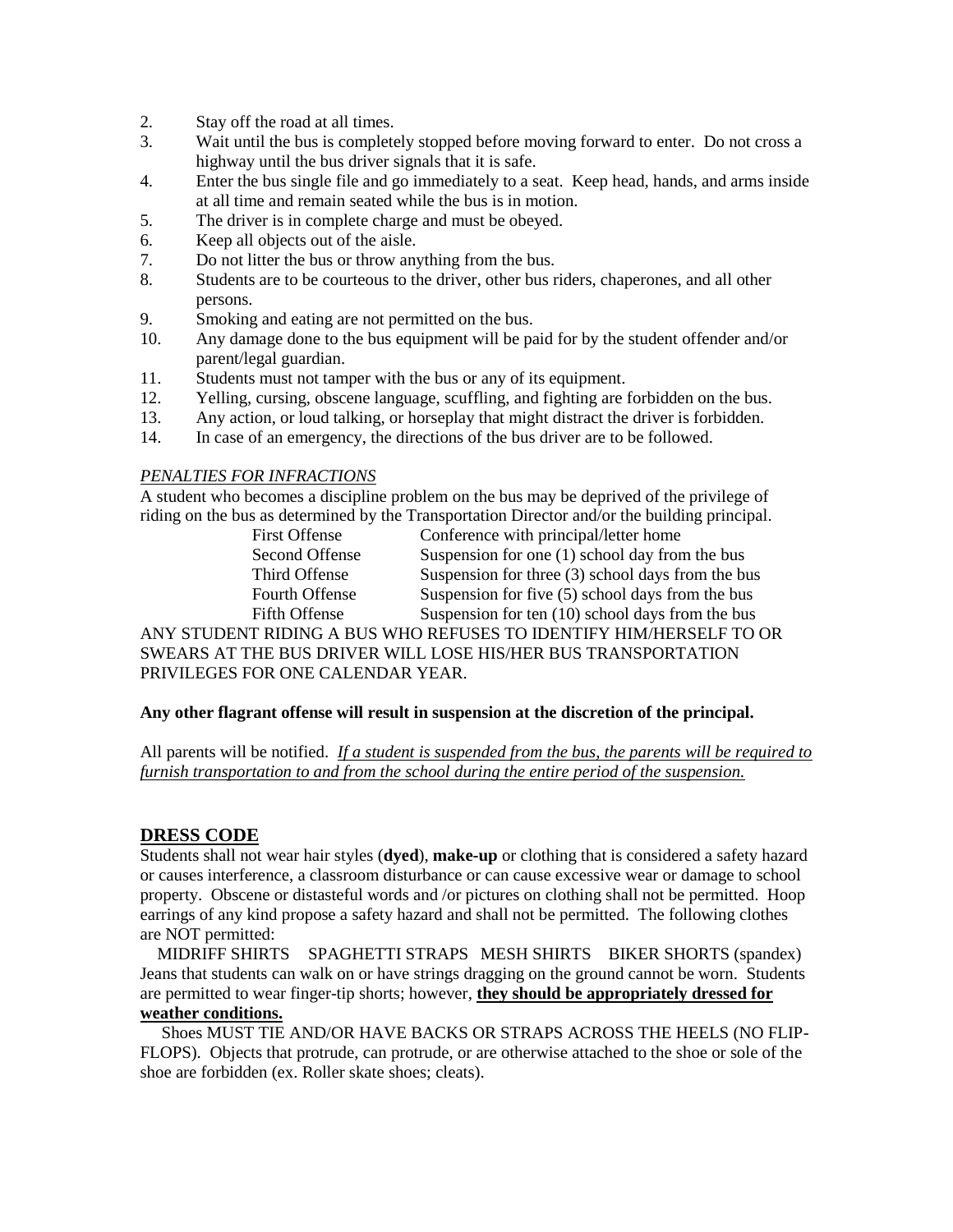#### **IF THE ABOVE POLICIES ARE NOT FOLLOWED, THE PARENTS WILL BE CONTACTED TO BRING A CHANGE OF CLOTHING TO SCHOOL. EMERGENCY PLANS**

Our staff is prepared to take prudent actions should any emergency arise during the school day. Emergency evacuation drills are conducted periodically to give students an opportunity to practice procedures. Due to inclement weather or at the time of special emergencies, it may be necessary to call a two (2) hour delay, close school, modify bus routes or dismiss school early. Listen and/or watch the following stations for information:

 WJER 1450 AM WJER 101.7 FM WBTC 1540 AM WTUZ 99.9 FM WTOV CHANNEL 8 (television)

#### **PARENTS SHOULD MAKE ARRANGEMENTS WITH THEIR CHILD/REN AS TO WHERE THE CHILD/REN ARE TO GO IN THE EVENT OF AN EARLY DISMISSAL. TELEPHONE CALLS ARE NOT POSSIBLE.**

#### **GRADING**

The Claymont Board of Education recognizes that a system of grading student achievement can help the students, teacher, and parents to better assess the student's progress toward personal educational goals and to assist the student in the implementation of that progress.

#### **GRADES ARE BASED ON THE FOLLOWING SCALE:**

| $A = 90-100$ | Excellent             | $4.0 - 3.6$                 | 4 Points |
|--------------|-----------------------|-----------------------------|----------|
| $B = 80-89$  | Above Average         | $3.5 - 2.6$                 | 3 Points |
| $C = 70-79$  | Average               | $2.5 - 1.6$                 | 2 Points |
| $D = 60-69$  | <b>Barely Passing</b> | $1.5 - 0.6$                 | 1 Point  |
| $F = 0.59$   | Failure               | $0.5 -$<br>$\left( \right)$ | 0 Points |

Students in Kindergarten and Transition First (1<sup>st</sup>) Grades receive progressional marks (E, S, IM, HD, U) on their report card. Students in grades one to four (1-4) receive letter grades and some progressional marks. The level of a student's academic achievements will determine his/her school placement for the next school year.

RETENTION: A student who has a yearly average of "F" or "U" in ANY two (2) \*Major subjects may be retained in the same grade.

**\* Major Subjects: Reading, Math and/or Writing.**

#### **HEAD LICE**

Claymont City Schools **HAS** a no-nit policy. Students found to have head lice or "nits" will be sent home for treatment. The student must be checked by the school nurse with a parent and siblings (if within the district) present, before returning to school. The nurse will clear the student lice free/nit free. One day's absence for lice removal is excused. Any additional absences are unexcused. If a pattern of reoccurring lice-related absences develops, the matter will be brought to the attention of the Attendance Officer.

What to do if lice or nits are found:

- 1. Treat ALL individuals with the lice or nits with an anti-lice shampoo.
- 2. Soak all combs and brushes in an anti-lice shampoo solution for ten (10) minutes.
- 3. Wash all bedding, pajamas, hats, coats, and any items that have had contact with the infested individual's head. Articles that cannot be washed, can be stored in a plastic bag for two (2) to three (3) weeks.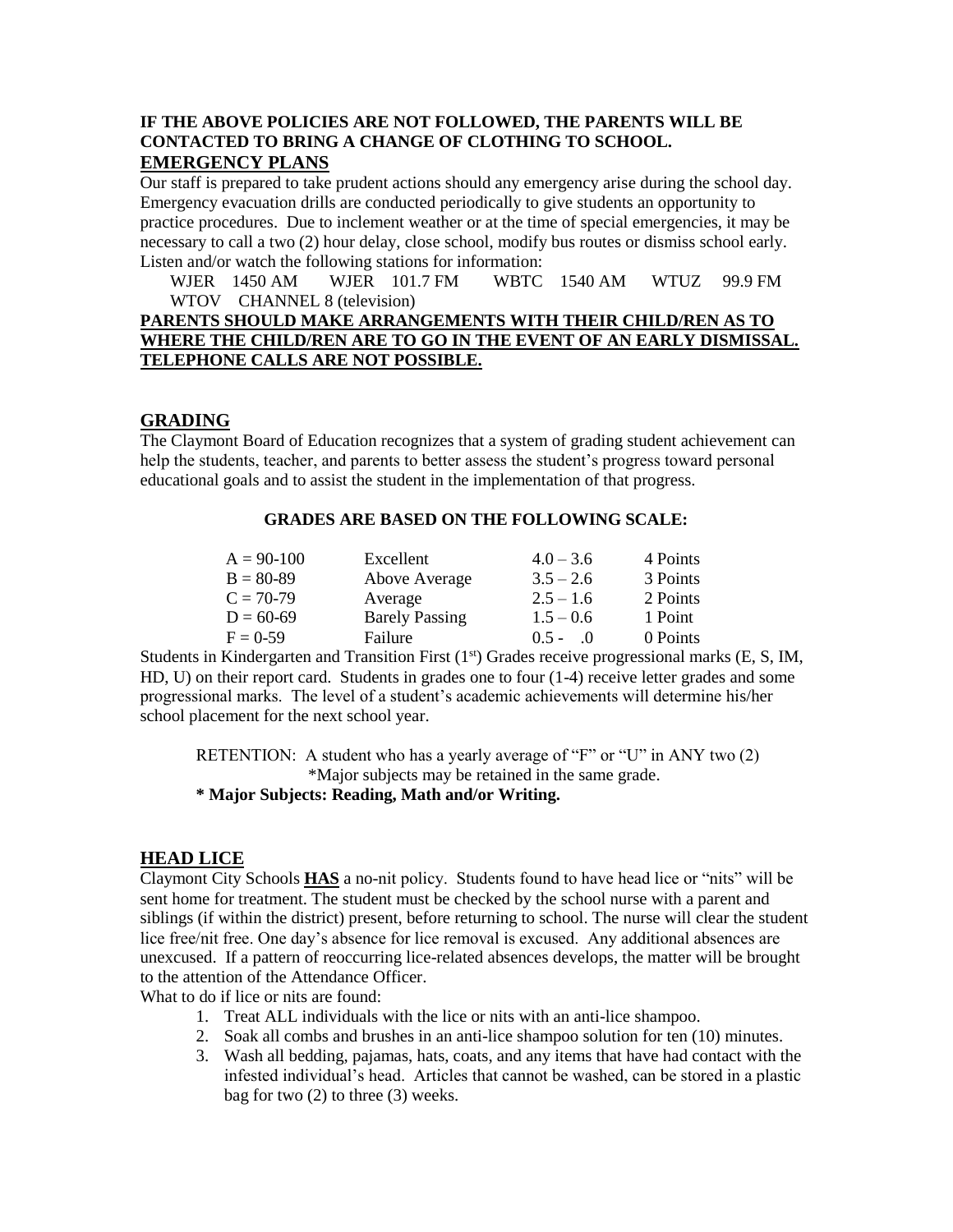- 4. IMPORTANT: RETREAT ALL INDIVIDUAL'S HAIR IN EIGHT (8) TO TEN (10) DAYS. WASH BEDDING, PAJAMAS, AND SOAK COMBS AND BRUSHES AGAIN.
- 5. Check individual's hair nightly for one (1) week, and weekly for at least three (3) weeks.

Parents are responsible for taking their child to the designated site for the re-entry exam.

#### **ILLNESS/INJURY**

Sick children are the responsibility of the parent and can be better cared for at home. Parents are to provide the school with the phone numbers or information as to where they can be reached in case their child becomes ill or injured. Parents are to also provide information about someone else who can care for the sick or injured child. Sick/injured children will be released ONLY to the child's custodial parent or a person identified by the custodial parents on the registration cards or Emergency Medical Forms.

#### **LEAVING SCHOOL GROUNDS**

Students will not be permitted to leave the school grounds without the knowledge and approval of the parent/guardian *IN WRITING*. **Verbal approval will not be accepted.** Parents or an approved person must sign the student out in the school office. The approved person should be prepared to present identification such as a driver's license. No child will be released to an unauthorized person. No student will be removed from the building by law officials without the prior knowledge of the parents unless a statement of arrest is made or a warrant for arrest is presented. EXCEPTION: Representatives from the Department of Job and Family Services may remove a child from the school who is believed to have been physically or sexually abused.

#### **MEDICATION**

It is strongly recommended that **required** medication be administered in the home. Parents should ask their doctor to arrange the time medication is given to avoid school hours if possible. If this is not possible, parents may come to the school to administer medication to their children. If this cannot be done, any student who is required by a **physician's order** to take medication during the day must comply with the following policy:

- 1. MEDICATION MUST BE BROUGHT TO SCHOOL BY THE PARENT. It must be in a container appropriately labeled by the pharmacy or physician. Long-term medications may be brought in a one (1) month supply.
- 2. A RELEASE FORM FROM THE PARENT/GUARDIAN OF THE STUDENT AND THE PHYSICIAN requesting the medication be given during school hours MUST BE PRESENTED. These forms may be obtained in the school office.
- 3. New request forms must be submitted EACH YEAR and for changes in medication.
- 4. Prescription medication will be locked, out of view, in the school office.
- 5. Prescription drugs must be accompanied by a doctor's order, labeled with all necessary information including the student's name, the date, the name of the drug and time intervals to be taken.

Please note, over-the-counter medicine (cough drops, aspirin, Chapstick etc.) cannot be brought to school or sent to school with your child. Over-the-counter medicine must also have a physician's order to be given. The procedure for doctor prescribed medications must also be followed for non-prescription medication. This is for the safety of ALL children.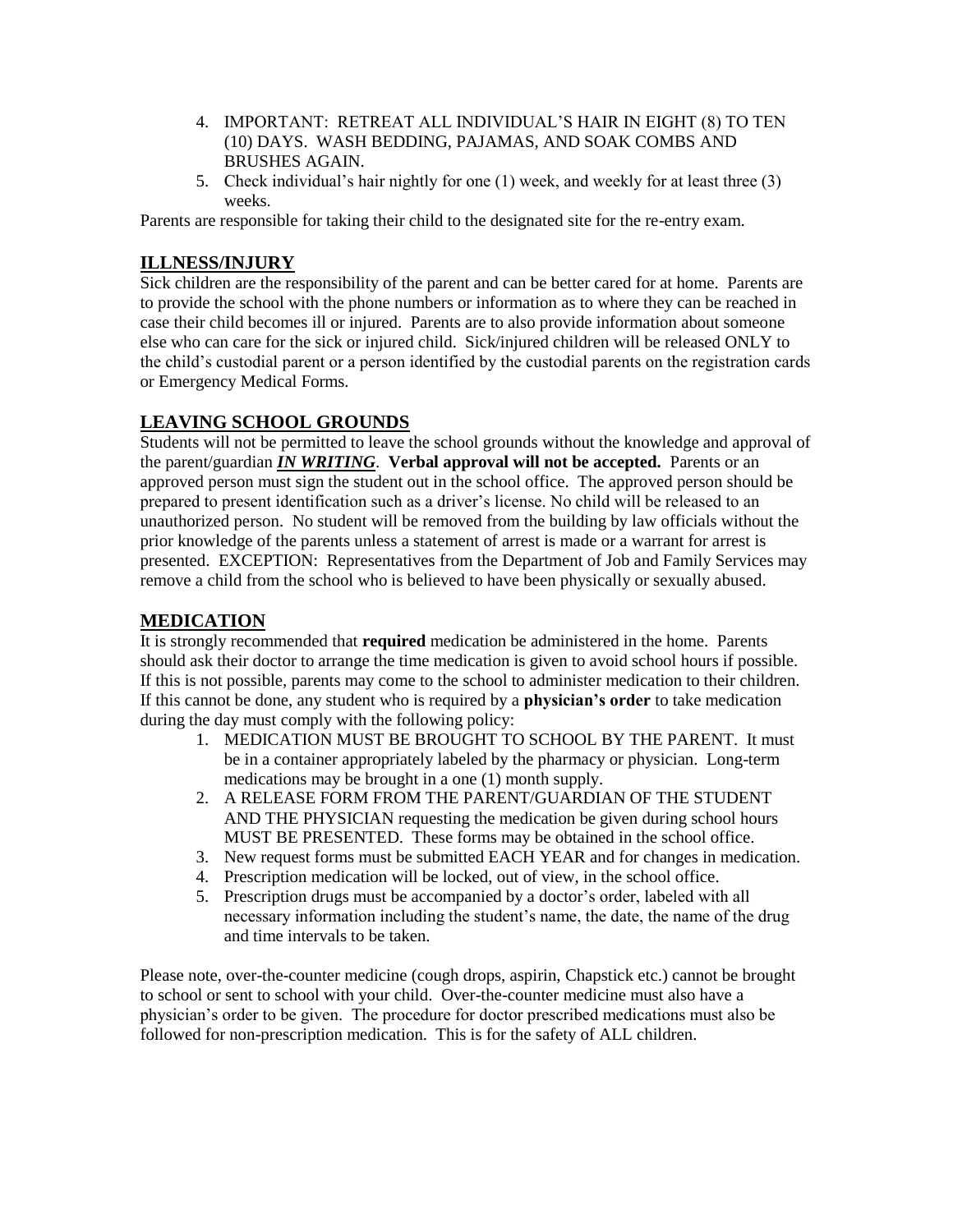#### **SCHOOL FEES AND SUPPLIES**

There is a charge for student fees and supplies for the school year. Fees for the year are \$25.00 for all grades. *Checks can be made payable to the Claymont Board of Education.* Please, contact the office for information to make payments, if needed. **SCHOOL FEES MUST BE PAID OR ARRANGEMENTS TO PAY THE FEES MUST BE MADE BY THE END OF THE FIRST NINE (9) WEEKS.**

#### **SCHOOL HOURS**

8:05 a.m. – 3:05 p.m.

#### **SCHOOL LUNCH PROGRAM**

Lunch will be served each day school is in session. Free or reduced cost lunches are available to students who qualify. Applications, which will be made available to all families at the beginning of the school year, must be returned to determine eligibility. Students must pay for lunches DAILY. Students are strongly encouraged NOT to bring pop to school. **NO STUDENT WILL BE PERMITTED TO LEAVE SCHOOL GROUNDS UNLESS A WRITTEN REQUEST HAS BEEN MADE BY THE PARENT AND APPROVED BY THE PRINCIPAL.** If a student is to go with another student to lunch, notes must be received from the parents of BOTH students. All students leaving the building at lunch (or any time) prior to dismissal are to sign out in the office.

A new program instituted this year allows students who pay a reduced cost for lunch to eat breakfast free and students who pay full price to eat breakfast for \$ .40. Prices for meals:

Milk  $$.50$ 

School Lunch  $$2.60$  Reduced Cost for Lunch  $$3.40$ School Breakfast \$ .40 Reduced Cost for Breakfast FREE

**\*Based on a grant, all students will receive free breakfast and lunch for the 2021-2022 school year.**

#### **SCHOOL INSURANCE**

Any medical costs for injuries received at school are the responsibility of the parents. There is reasonably priced insurance available through an area firm. Forms are sent home at the beginning of each school year and are available in the office throughout the school year.

#### **SEARCH AND SEIZURE**

All persons are hereby put on notice that lockers, desks, and storage units provided for student use are, and remain at all times, the property of the Claymont Board of Education. Also, all persons are hereby notified that lockers, desks, or storage places provided for student use and the contents thereof are subject to random search at any time without regard to whether there is reasonable suspicion that any locker, desk, or storage place and contents contain evidence of a violation of a criminal statute or school rule. (RC3313.20)

#### **SCHOOL RECORDS**

School records are confidential and they are protected by the "Privacy Act". Only authorized school personnel and the child's natural parents or legal guardian have access to these records. Information is only given to others after written permission has been granted by the student's parents. Parents have the right to request access to their child's school records and the reasonable request of school officials to explain and/or interpret these records. Parents may request copies of the records and they are afforded the opportunity for a hearing to challenge the contents of the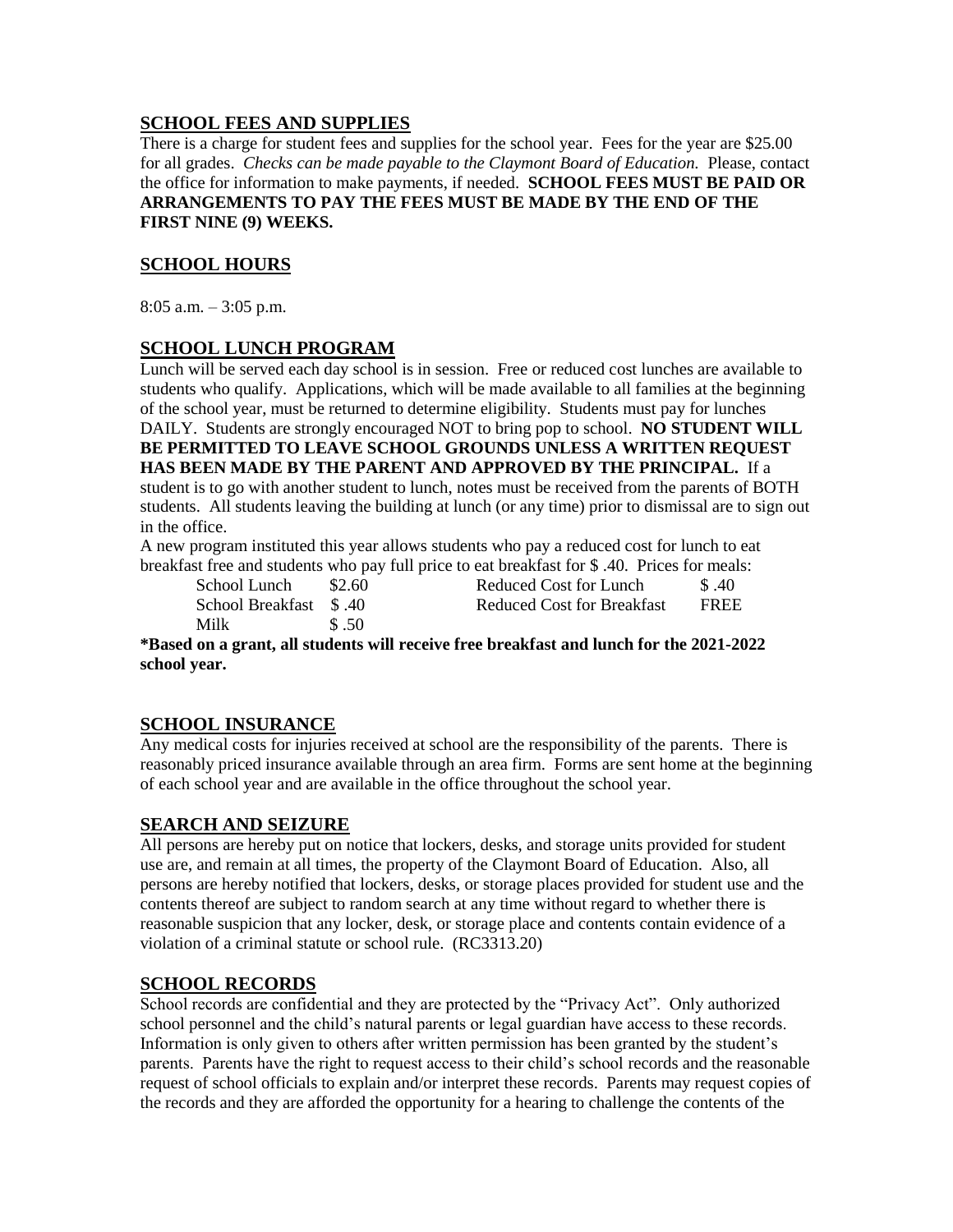records. School officials must grant access to these records within 45 days of the request. A divorce or change in custody does not change the right of a natural parent to have access to their child's records. A non-custodial parent may request and receive a copy of the child's records; however, step-parents have NO rights to records, reports, or conferences unless these rights are granted to them by the custodial parent.

The Claymont City School District has established the following information about each student as "directory information" and will make it available upon a legitimate request unless a parent, guardian, or adult student notifies the RECORDS CONTROL OFFICER (Superintendent) before the *end of September* that he/she will not permit distribution of any or all of such directory information. "Directory Information" is student's name, address, date of birth, height/weight and attendance.

#### **SUBSTANCE ABUSE, TOBACCO USE, & WEAPONS**

Possession and /or use of alcoholic beverages, drugs, narcotics, and smoking or possession of smoking materials or "look-alike" materials by students during the school day, and at school related activities, is expressly forbidden. Violations of this rule may result in immediate suspension from school.

**Students are forbidden to have real or toy knives, guns, or any "look-alike" weapons during the school day or at a school related activity. Violations of this rule may result in immediate school suspension.**

#### **SUSPENSION**

Continuous and willful refusal to accomplish school tasks even though able to do so; insubordination; disorderly, vicious, illegal, or immoral conduct; and persistent violation of school regulations are causes for suspension from school. This includes violation of narcotic laws, use of alcoholic beverages, use of weapons or fireworks, or violation of any local, state, or federal law.

The length of suspension will be determined by school authorities and will reflect the offense committed. Parents or guardians will be notified in writing of the action taken, and will have the complete custody and jurisdiction of the child during the suspension. A suspended student may not loiter or appear on school property or at any school sponsored activity at or away from the school. He/she will be required to make up all work and tests missed with one half (1/2) credit given. It is his/her responsibility to make the arrangements with individual teachers to do so. A student will be readmitted to school after a satisfactory solution to his/her conduct is agreed upon by the administration.

#### **TELEPHONE**

Students are not permitted to use the school phone except in approved emergencies. **Students are not permitted to bring or to carry cell phones to school**. Please help your child learn responsibility in remembering necessary items. The office will relay a message from a parent to a child **in case of emergency. Altering dismissal times or walking/ bus procedure will NOT be honored with a phone request. The requests must be made in writing and signed by the parent/guardian. This is for the safety of your child.**

#### **TITLE I INFORMATION**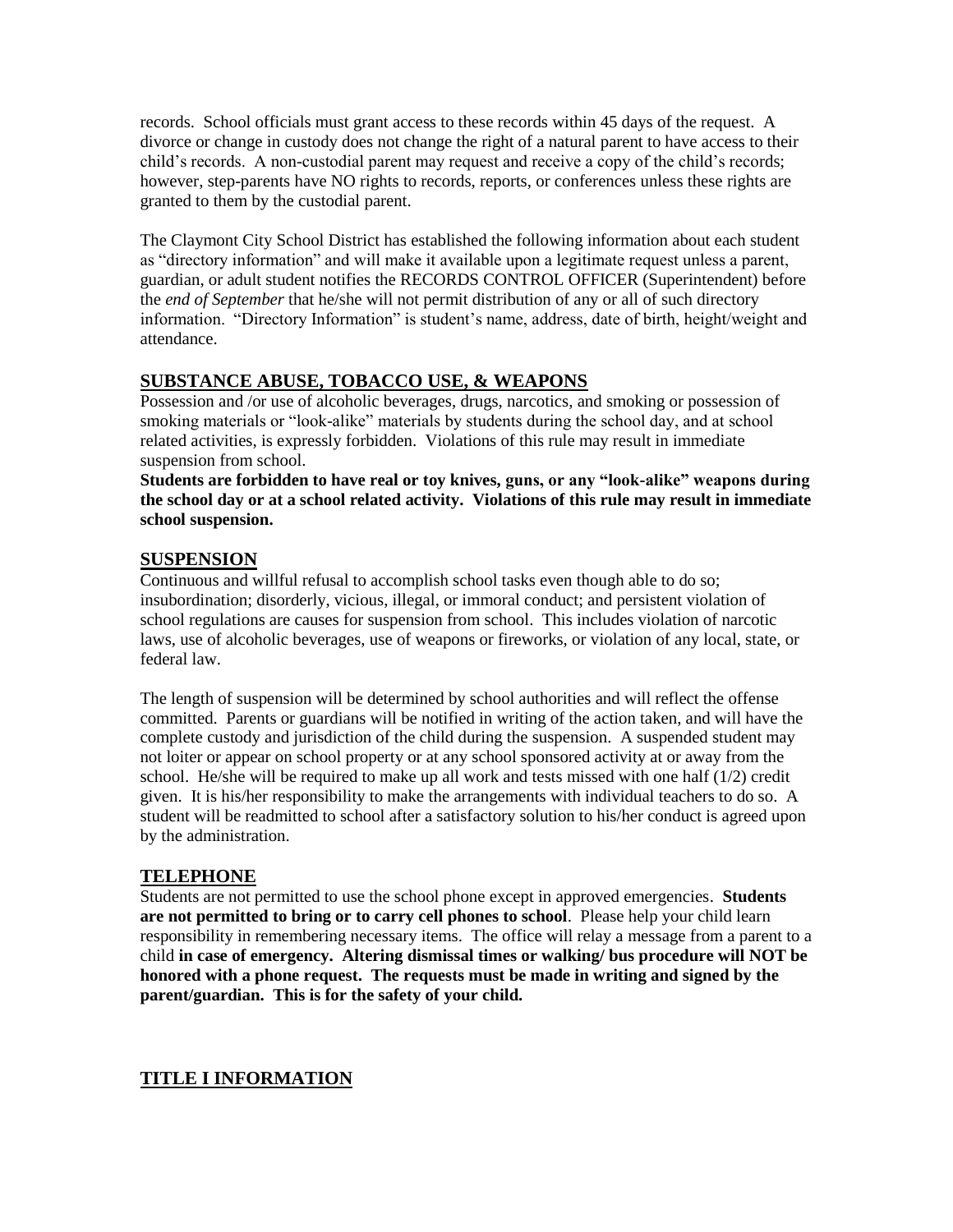#### **Title I Schoolwide Building**

Claymont Elementary School has been identified as a Title I school building. Schools in which children from low-income families make up at least 40 percent of enrollment are eligible for Title I funds. This schoolwide program serves all children in the school in order to raise the achievement of the lowest-achieving students and helps ensure that all children meet the challenging state academic standards. Title I funds provide support and resources to schools; encourages the use of ongoing assessment and data-driven educational decision-making; and assists schools in creating the alignment of teacher training, evidence-based practices and instructional materials with the State curriculum standards.

#### **Notice of Parents Right to Know**

According to the federal Every Student Succeeds Act (ESSA), any school receiving Title I funds must notify parents that they may request information regarding the professional qualifications of their child's classroom teachers. Should you wish to receive this information, contact the building administrator.

In addition, the ESSA requires timely notification to the parents of each student in a Title I school should a student be taught for 4 or more consecutive weeks by a teacher that does not meet state certification requirements. For the current school year, all teachers and paraprofessionals in Claymont City School District have met the state certification requirements.

Parents may request policies regarding student participation in state mandated assessments. All students are expected to participate in each state mandated test. Information regarding each state required assessments can be found on the district website.

#### **Parent Involvement in Title I Schools**

Claymont City School District values and recognizes that parents are an important part of their child's academic success. Research indicates that when parents are involved in their child's education, children have better attendance, achieve better grades, learn strong social and behavioral skills that help them throughout life, and continue their education beyond high school.

Parents can support their child's academic and personal growth through the following efforts:

- Keeping open communication via email, phone, and in-person appointments
- Reviewing quarterly progress and midterm reports
- Participation in parent-teacher conferences
- Monitoring attendance and tardiness
- Establishing a time and place for homework
- Supporting the school in its efforts to maintain proper discipline
- Respecting each other and any cultural differences

In accordance with Title I, Part A, Claymont City School District offers parents:

• District and School-level parent involvement policies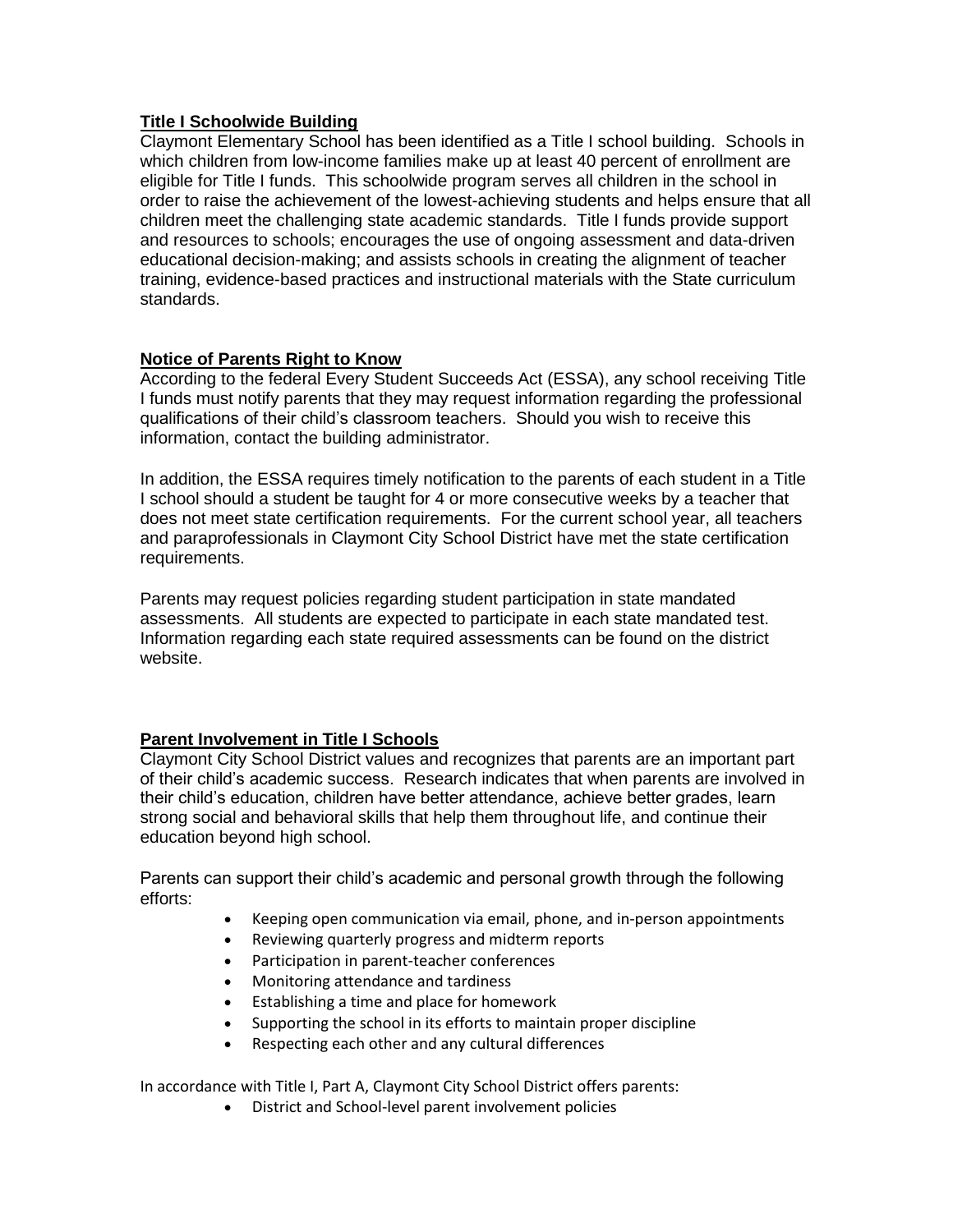- Parent/Student/Teacher Compacts
- Materials and/or resources to help parents assist their child(ren)

#### **VISITORS**

The Board of Education and school administration encourage visits to our school by parents, adult residents of the community, and others on official school business. If possible, we request visitors make advance arrangements with the principal. ALL VISITORS MUST SIGN IN AT THE OFFICE UPON ENTERING THE BUILDING.

#### **VOLUNTEER PROGRAM**

The Volunteer Program is an important part of Claymont Elementary School. Without this help, a very important part of our educational program for our students would be lost. Help is needed in many of the following areas: tutoring, cutting, pasting, filing, computer assistance, library assistant, decorating, etc. If you would like to help in any of these or other areas, please contact the school office. We welcome you.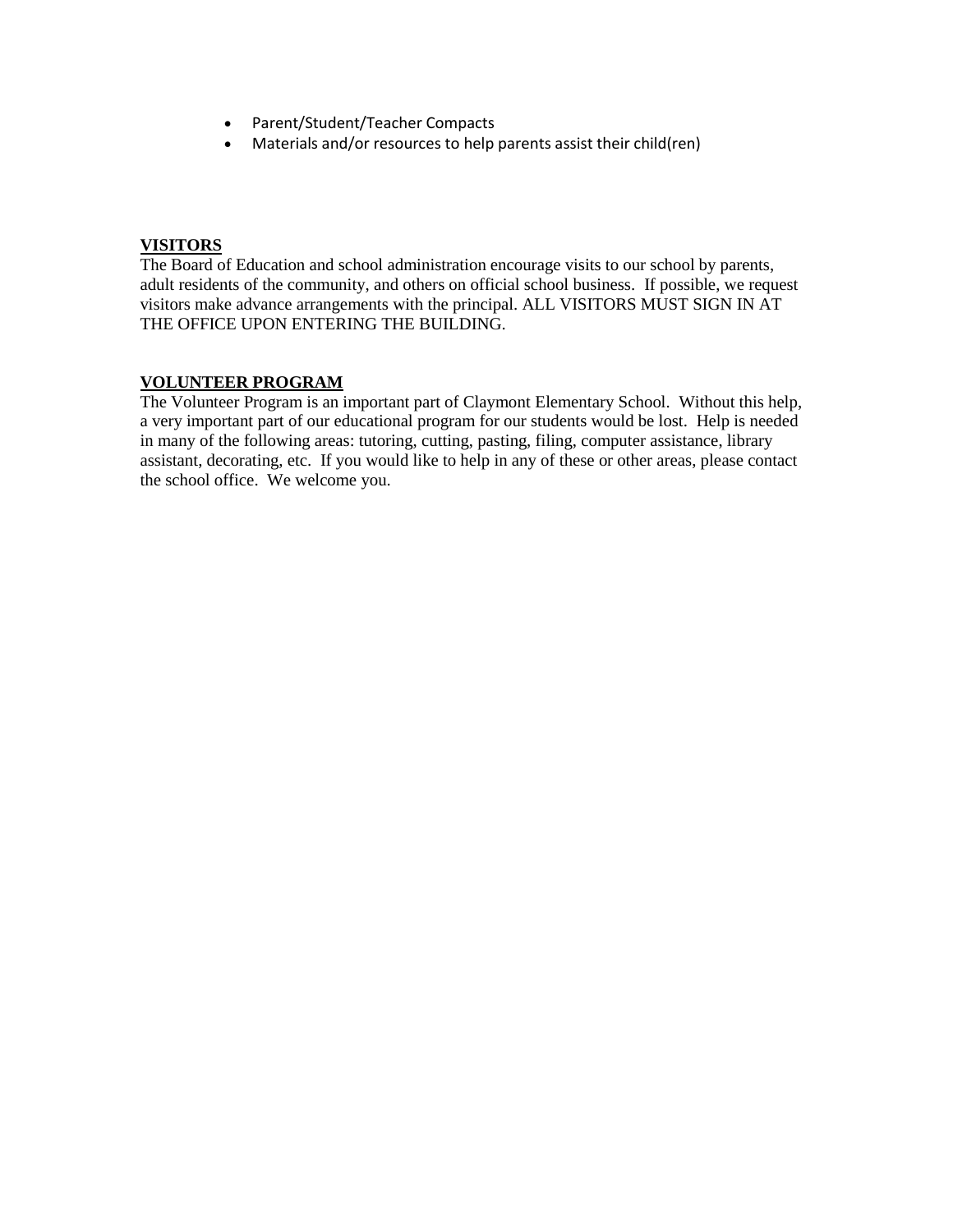## SECTION II CLAYMONT ELEMENTARY POLICIES & PROCEDURES

- ARRIVAL AND DISMISSAL
- BICYCLES
- CLASSROOM PARTIES
- CONFERENCES
- DISCIPLINE
- FIELD TRIPS
- FUND RAISING
- HOMEWORK
- LIBRARY
- LOST & FOUND
- OFF-LIMIT AREAS
- PLAYGROUND RULES
- PTO
- RECESS
- SCHOOL DAY
- SCHOOL PICTURES
- YEARBOOKS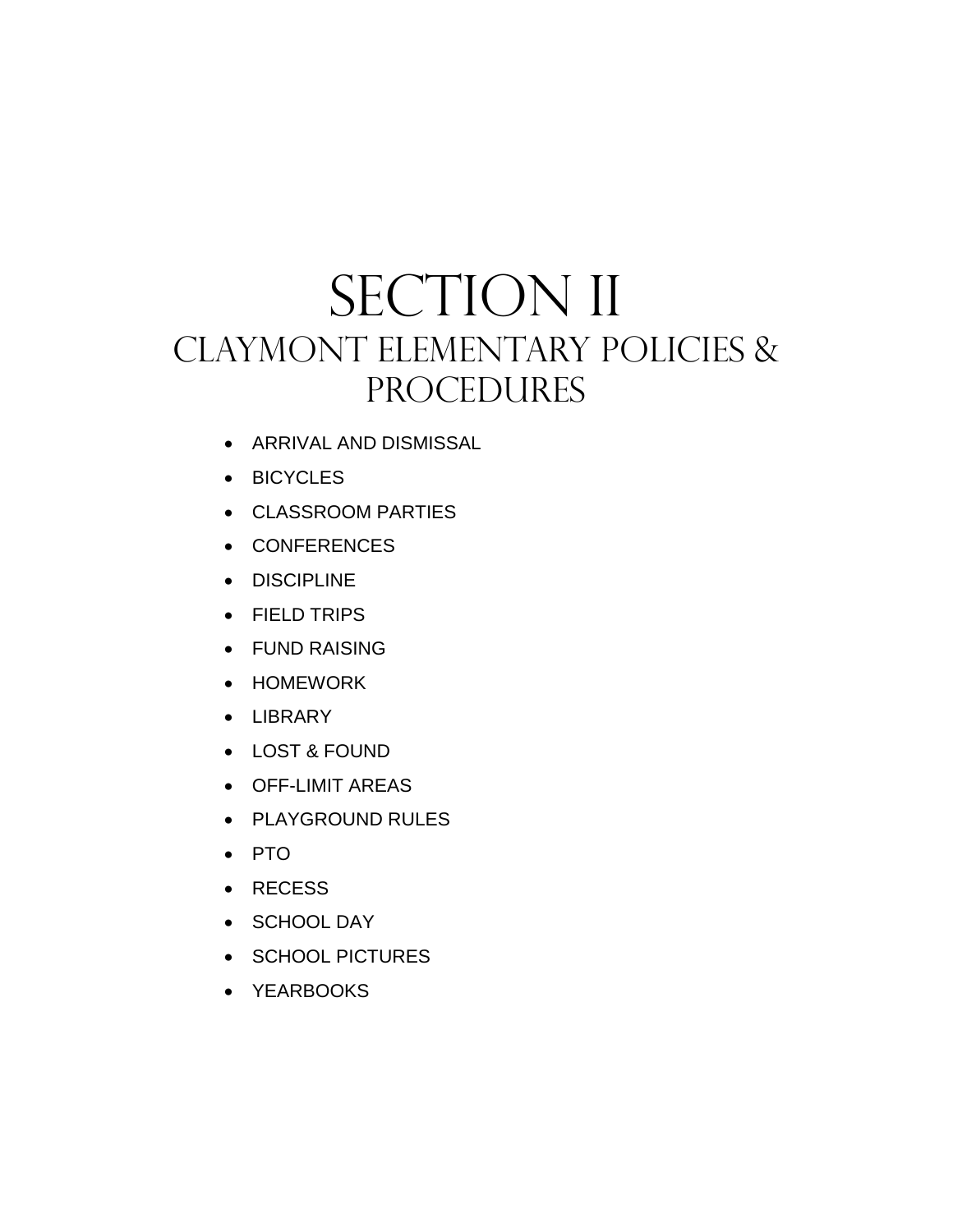#### **ARRIVAL AND DISMISSAL**

**Students are NOT to arrive at Claymont Elementary BEFORE 7:45 each day (unless they ride the bus).** The school cannot be responsible for the supervision of non-bussed children before this time.

TO AND FROM SCHOOL:

- The school is directly responsible for supervision of students while they are on school property only. *Once they leave school property this becomes the responsibility of the parents.* The school will cooperate with parents in stressing the rules of safety to and from school and will assist with discipline problems that occur between home and school.
- Generally, misbehavior that occurs off school property is a police matter.
- Claymont Elementary, for the purpose of supervision on the way to and from school, includes the sidewalks immediately adjacent to the school. The school cannot be responsible for the supervision of the children beyond these limits.
- Students being dropped off or picked up from school **MUST USE** the 12<sup>th</sup> Street. **STUDENTS ARE NOT TO BE DROPPED OFF ON EASTPORT AVENUE.**
- Students who arrive at school *once the tardy bell has rung* (8:10) should be brought into the school by a parent through the "bus" doors.

#### **BICYCLES**

Students are permitted to ride bicycles to and from school. Bicycles are to be parked in the designated area (the bicycle rack on Eastport Avenue) upon arriving at the school. Students riding bicycles should be sure they are locked to ensure that they are not stolen. Students are not to ride bicycles ON the school grounds.

#### **CLASSROOM PARTIES**

Two major classroom parties will be conducted by parent volunteers, a Halloween Party and a Valentine Party. Parents will be permitted to go to the classrooms at 1:00 for the parties. Student birthdays cannot be celebrated with a party during school time; however, treats may be distributed by the child at the end of the school day or during recess time. The classroom teacher must be notified prior to the day.

#### **CONFERENCES**

Conferences are scheduled for the purpose of allowing parents to speak about the progress of his/her child. (See school calendar). Appointment notices are sent home approximately one week prior to the conference dates. IMPROMPTU CONFERENCES CANNOT BE ACCOMMODATED! If you wish to have a conference during the school year you must:

- 1. Call the school and leave a voice mail message for the teacher, or
- 2. Send a note to the teacher requesting a Conference.

#### **DISCIPLINE**

The Claymont City Schools' Board of Education expects students to conduct themselves in a mannerly fashion. In compliance with the State Law, the board of Education has adopted an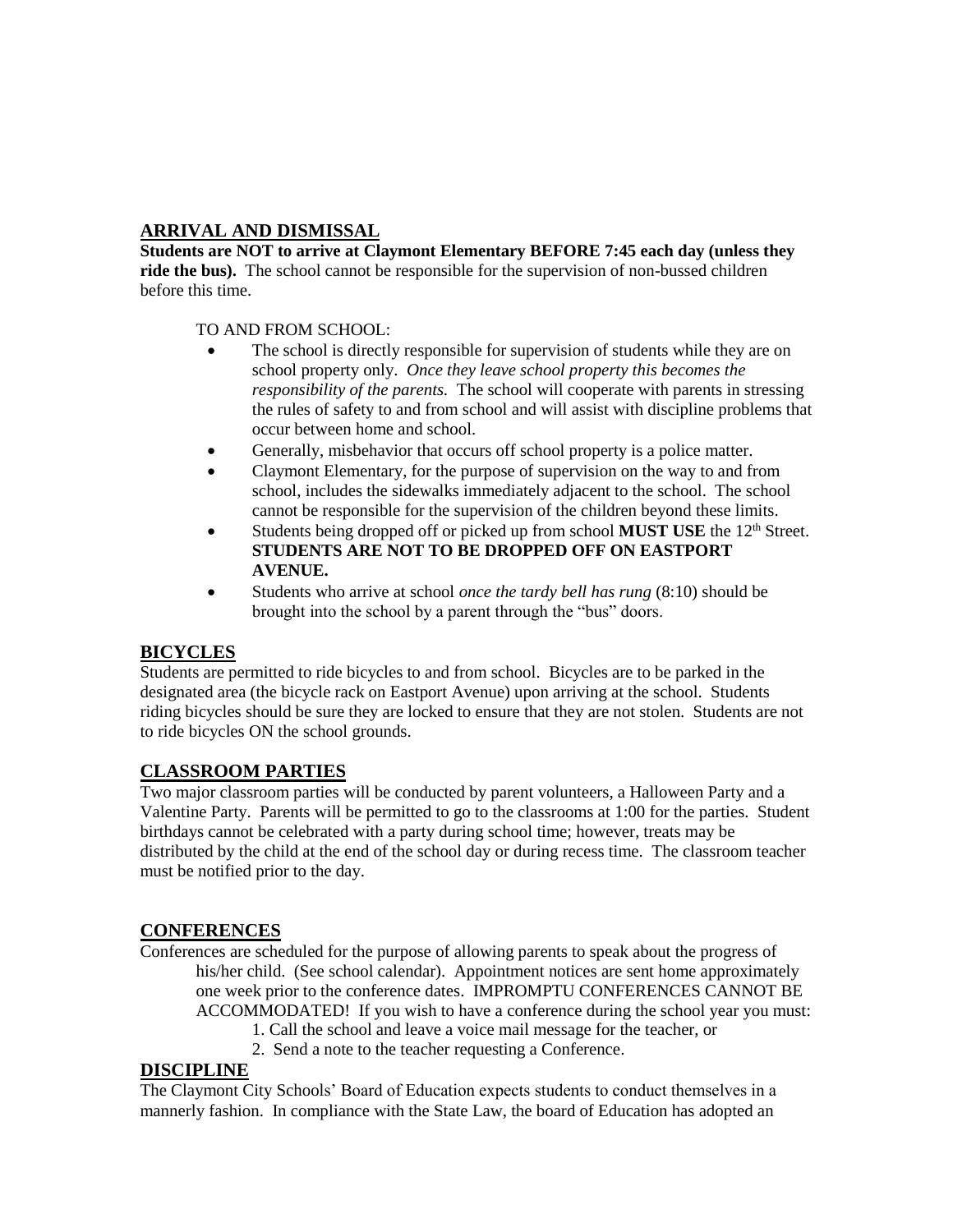education policy on student conduct. The complete text of this policy (and all other district policies) is available upon request in the school office. The following is EXPECTED OF ALL students:

- 1. Students should not write on public property. Any disfigurement or destruction of our building will be considered a serious violation.
- 2. Use of alcoholic beverages, tobacco in any form, or drugs, not prescribed by a medical practitioner, is not permitted on school property.
- 3. Courtesy and good sportsmanship should prevail at all times.
- 4. Students should maintain good attendance and punctuality.
- 5. Students' grades will be the result of their own efforts.
- 6. Good health habits should apply to one's personal appearance.
- 7. Suspended students cannot participate or attend any extracurricular activities at or away from home during the period of suspension.
- 8. Maintenance of an academic standing and a sound working relationship with teachers will increase student opportunities for the future.
- 9. During the regular school day, all students must be accounted for.
- 10. **Students are NOT permitted to chew gum at Claymont Elementary.**
- 11. Classroom rules and procedures will be obeyed at all times.

Consistent violation of these rules will result in consequences determined by the Claymont Elementary Discipline policy or the principal. The Claymont Elementary Discipline policy is consistent throughout the building- from teacher to teacher and grade level to grade level. The Claymont Elementary new discipline plan for the 2021-2022 school year is in conjunction with Positive Behavior Intervention and Support Systems. Detailed information will be sent home to parents at the beginning of the school year.

#### **DROP-OFF AND PICK-UP PROCEDURES**

Students who are brought to school in the morning shall be **dropped off at the curb on 12th Street**. STUDENTS CANNOT BE DROPPED OFF AT THE PARKING LOT CURB UNTIL **AFTER** 7:45 (**cars and busses cannot use the same area**). A line of cars forms and as a student is dropped off, the car pulls away and the next car pulls up. IF you MUST BRING your child into the school, please park in the parking lot and walk your child into the school through the bus doors.

At the end of the day, a similar procedure will be followed. PLEASE, DO NOT **PARK** ALONG THE CURB. YOU **MUST** REMAIN IN YOUR CAR! A placard with the name of the child **MUST** be visible on the dashboard (closest to the school) or your child will not be released. We know that there may be more than one (1) car and/or more than one person who could pick up your child. You can get as many placards as needed. The children will be brought out to the sidewalk on  $12<sup>th</sup>$  street. Please do not block the parking lot. Two teachers will be there to put students in the first two cars. After those students are in those cars, the next cars should pull up. This procedure ensures protection for your child and enables the teachers on duty to KNOW who is there for each child. DO NOT PARK AT THE WATER PARK AREA AND WALK DOWN THE STREET TO RETRIEVE YOUR CHILD/REN. CHILDREN WILL NOT BE RELEASED TO YOU.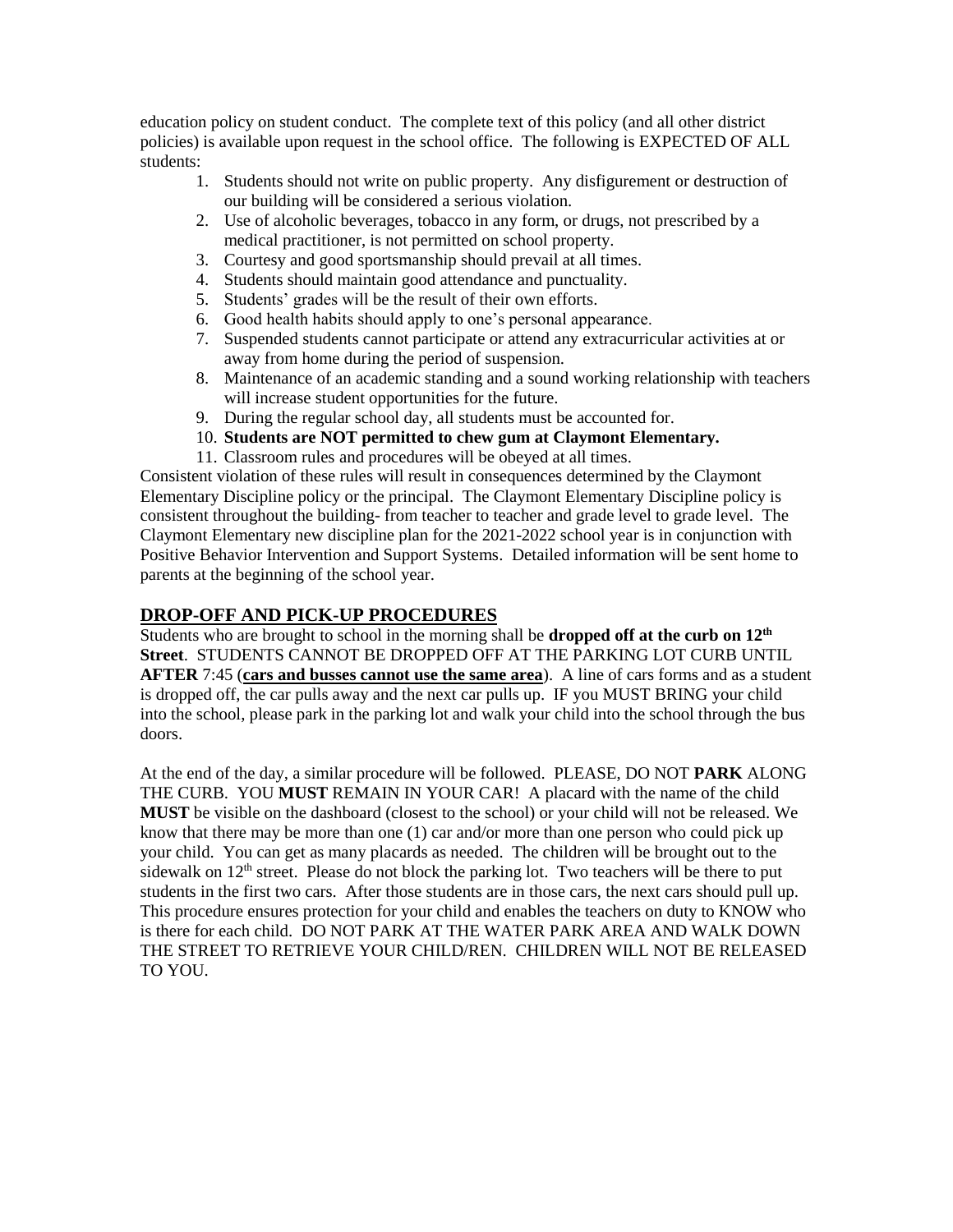#### **ELECTRONIC DEVICES**

Individual video or audio listening devices such as CD/DVD players, I pod, MP3 players, etc., and other devices capable of transmitting or receiving signals **(e.g.** *cell phones*) **MAY NOT BE BROUGHT TO SCHOOL.** Too many cases of theft occur and breakage occur and we don't want your child to have such an expensive item stolen. *Any* device which is found will be confiscated and turned into the building administrator. The parent will be called and the item will be kept in the principal's office until the parent can come to the school to pick it up.

### **FIELD TRIPS**

Field trips *may* be conducted throughout the school year and they are correlated with the educational experiences. A fee may be charged to help defray costs. To help make this activity worthwhile and positive for our students the following shall prevail:

- 1. Parents will be asked to sign a permission slip. This signature acknowledges that the parents are aware that their child will be away from the school and that they are aware of the nature of the trip and its purpose.
- 2. Parents have the right to deny individual participation. Only students whose parents have signed permission slips will be permitted to participate in such activities. No verbal permission may be given for field trips.
- 3. The school reserves the right to deny individual student participation in a field trip due to the student's record of misconduct as it may be viewed as a determent to the class participation and the benefit of others.
- 4. A student must have an Emergency Medical Authorization form on file in order to participate in a field trip activity.
- **5.** Due to bus space and the requirements of the field trip site to be visited only a **limited number of chaperones may go on a field trip.**
- 6. **Parents asked to chaperone may NOT bring other children.**

#### **FUND RAISING**

Claymont Elementary may conduct a fund-raising campaign each year. Selling will be voluntary and in conjunction with the PTO. Profits will be used for field trips, monthly programs, materials, and supplies needed for extra projects. This is done on a volunteer basis.

#### **HOMEWORK**

Homework will be assigned by the teachers to provide practice of a skill, review of material covered in class or to otherwise enhance the learning process. It is not intended as "busy work". Therefore, we encourage parents to see that the student has a place to work, proper books, papers, dictionary etc. to complete assigned work. **When calling for homework for a student who is absent, you MUST call by 9:00 AM.** This will give the teachers ample time to compile the homework during their planning period. If the request is made later than 9:00 AM, the homework may not be available until the following day. Homework may be sent home with a brother, sister, or neighbor; however, it is best that the parents come to the school office at the end of the day so that other classrooms are not interrupted during school hours.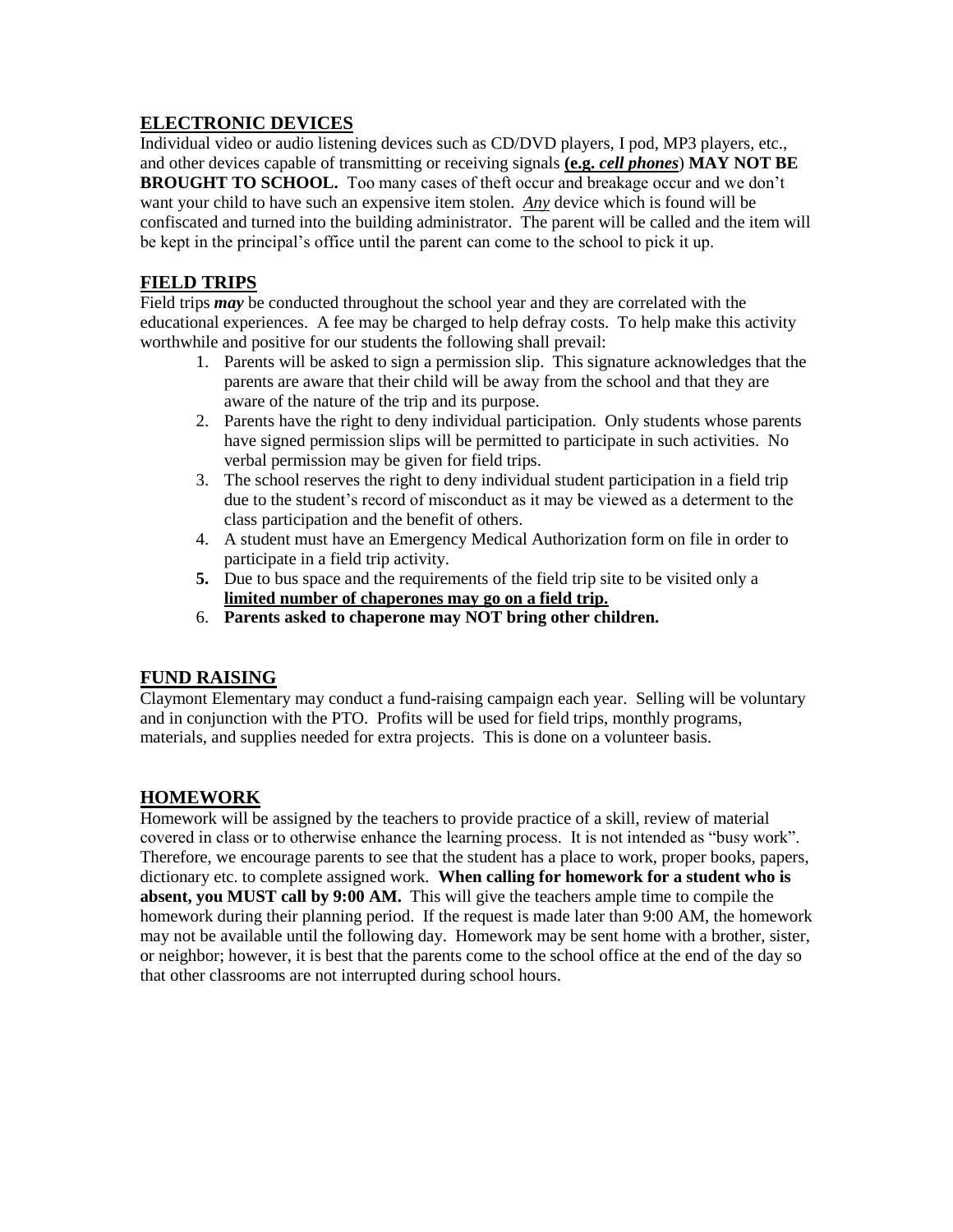#### **LIBRARY**

The library is open on a regularly scheduled basis and is supervised by the library aide. Library classes are held for all grades for library instruction. Students are responsible for any lost or damaged books that are in their possession.

#### **LOST AND FOUND**

Please mark ALL items with the students' full name to simplify the return should an item become lost. Items will be kept in the Lost and Found Box until the end of a semester or the last day of school. At that time, all unclaimed items will be donated to Good Will.

#### **OFF-LIMIT AREAS**

Our school is maintained and operates for the benefit of our students. However, common sense and safety considerations dictate the designation of a few off-limit areas where students are not permitted at any time. These areas include the boiler room storage areas, inner office, teacher's workroom/lounge, kitchen, and the custodian's room

#### **PLAYGROUND RULES**

Students are to remain on the playing field or blacktop play area during outdoor recess. Tackle football, skate boarding, rock throwing and snowball throwing is not permitted. Misuse or destruction of playground equipment will not be tolerated.

*No toys or balls are to be brought to school*

No abusive or inappropriate language AND **absolutely no physical aggressiveness.** Students are not to enter the building without permission of the duty teacher. Respond promptly to the signal bell on conclusion of all recesses and line-up immediately. No pushing in line.

No Red Rover or Knock Out Do not hang in the trees. Do not pick-up rocks or mulch.

#### SPECIFIC PLAYGROUND RULES ARE AS FOLLOWS:

#### BASKETBALL HOOPS: PLAYGROUND BALLS:

No hanging on the rims. No playground balls to be kicked on blacktop. No climbing poles. Balls should not be thrown at people.

Two-hand tap played ONLY. NO TACKLE. Do not hang on the tether ball. THROW THE BALL, ONLY. Do not sit on the tether ball. No footballs on the blacktop. Follow the rules of the game.

#### FOOTBALL: TETHER BALL:

#### BIG TOYS:

| No holding hands going down dual slides.       |
|------------------------------------------------|
| No playing with the gravel or mulch.           |
| No bouncing down the rock-climbing section.    |
| No climbing OVER the tunnel.                   |
| No balls permitted in BIG TOY areas.           |
| Go in one direction when crossing monkey bars. |
|                                                |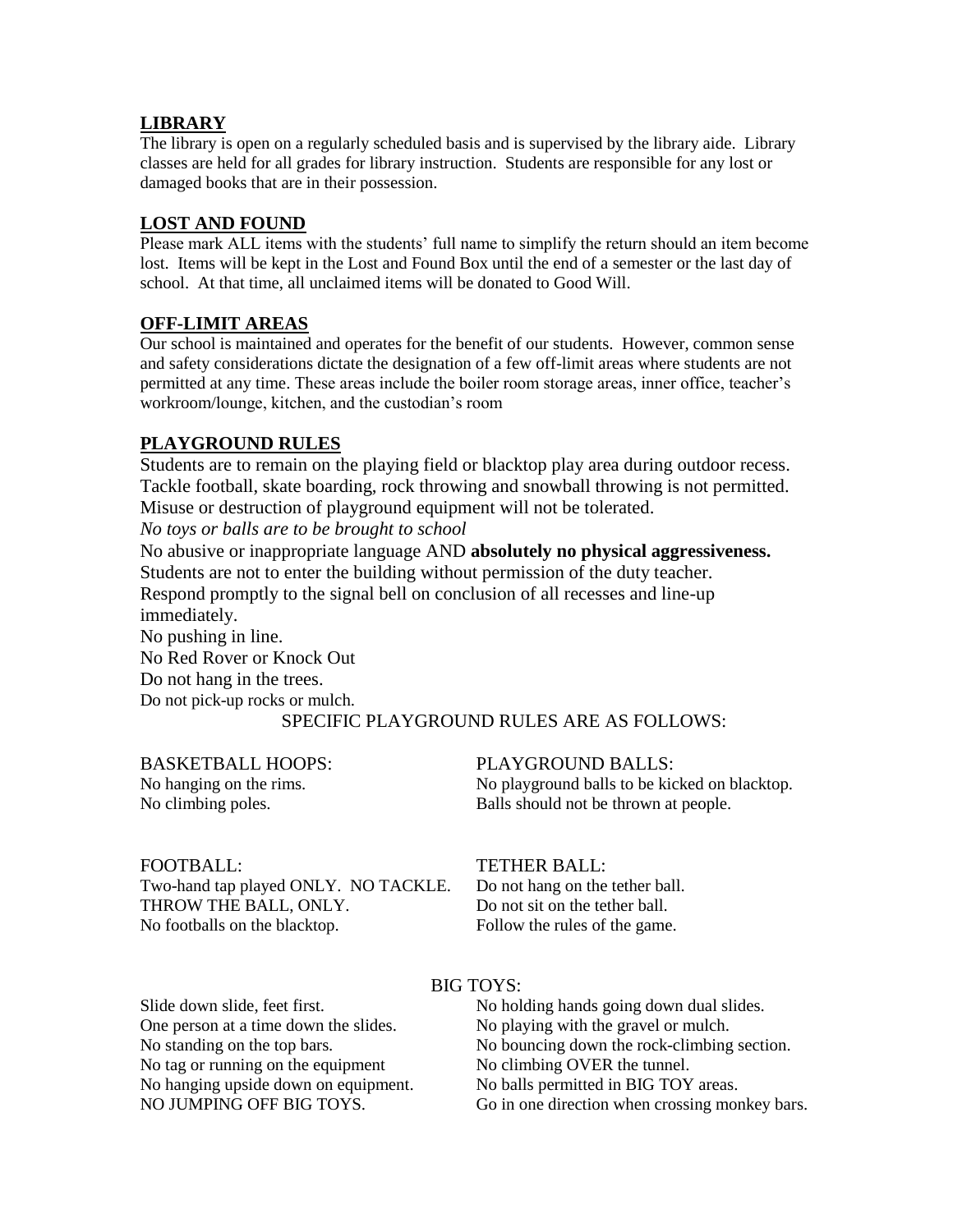#### SWINGS:

No under-dogging. NO JUMPING OFF THE SWINGS. Only ONE child per swing. DO NOT twist or throw swings over the bar. DO NOT stand on the swings. Push students from the back ONLY.

#### **RECESS**

Weather permitting students will have one (1) outside recess each day. Decisions to have outside recess during cold weather depends upon the temperature, wind chill factor, and weather conditions. Students should ALWAYS dress for outside recess. All students must be on the playground during outside recess. **Only the students with medical excuses from a DOCTOR** will be allowed to remain in the building during scheduled outside breaks. Supervised free time in the classroom will be given to students when weather prevents outside recess.

#### **SAFETY**

For the safety of the children in the school, a "buzzer" system exists. To enter the building once school has started (7:45) you must use the bus doors. The buzzer is located on the wall by the doors as you enter the school. Once you press the button, you will need to identify yourself and explain why you need to come into the school. Once inside, you will need to go directly to the office where the school secretary or principal will help you.

#### **SCHOOL DAY**

The tardy bell will ring at 8:10. Students who walk are not to plan to enter the building before 7:45. The schedule for the day is as follows:

| $7:45-8:05$   | <b>Breakfast</b>                              |
|---------------|-----------------------------------------------|
| 8:10          | School begins                                 |
| 11:30-12:30   | <b>LUNCH</b>                                  |
| $12:00-12:30$ | 3 <sup>rd</sup> Grade eats lunch/Recess 11:30 |
| $11:30-12:00$ | $2nd$ Grade eats lunch/Recess 12:00           |
| 3:05          | <b>Bus Students Load Busses</b>               |
| 3:05          | Busses leave the school                       |
| 3:05          | Walkers and Car Riders Dismissed              |

#### **SCHOOL PICTURES**

School pictures will be taken by Photographs by Life Touch later in September or early October. ALL students have their pictures taken, but *only* prepaid packages will be ordered and given to parents. Envelopes will be sent home prior to the picture taking. The pictures taken in the fall will be used in the yearbook. Pictures are also taken in the spring. *Checks for any of the pictures should be made out to Photographs by Sarah.*

#### **YEARBOOKS**

Claymont Elementary will have its own yearbook (Sarah's Photographs). Purchase is optional. Notices are sent out as the books must be paid for and ordered ahead of time. *Checks for the yearbooks should be made out to Photographs by Sarah.*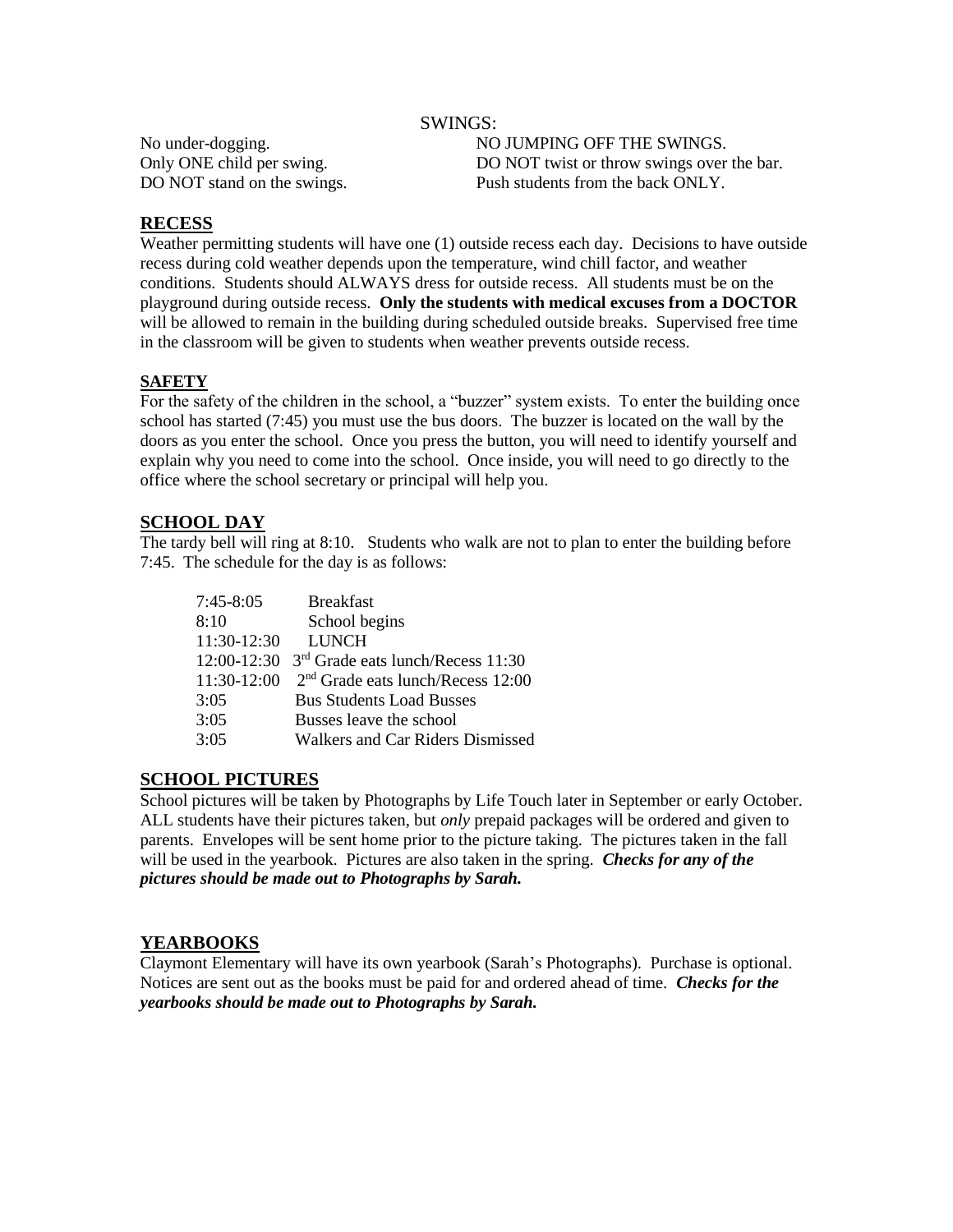# SECTION III

## ACCEPTABLE USE POLICY FOR THE COMPUTER

#### **Introduction**

*Claymont City Schools* is pleased to make available access to interconnected computer systems within the district and the worldwide network to provide various means of accessing educational materials. The following Acceptable Use Policy is created to ensure that the technology available through *Claymont City Schools* provides a safe learning environment for our staff and students.

This policy is reviewed and updated yearly to remain current with changes in federal and state legislation as well as technology enhancements and is reviewed with students as part of the student handbook.

A signed application is required for use of the school's computer and networking equipment. If you do not want your student to have access to these resources, you must submit in writing a request for no computer privileges.

#### **Policy Purpose and Scope**

The purpose of this policy is to ensure school-level compliance with policies and guidelines concerning the use of Claymont's technology equipment for educational purposes. All activities that use Claymont computer accounts or computer systems, whether they are during or after school, or off school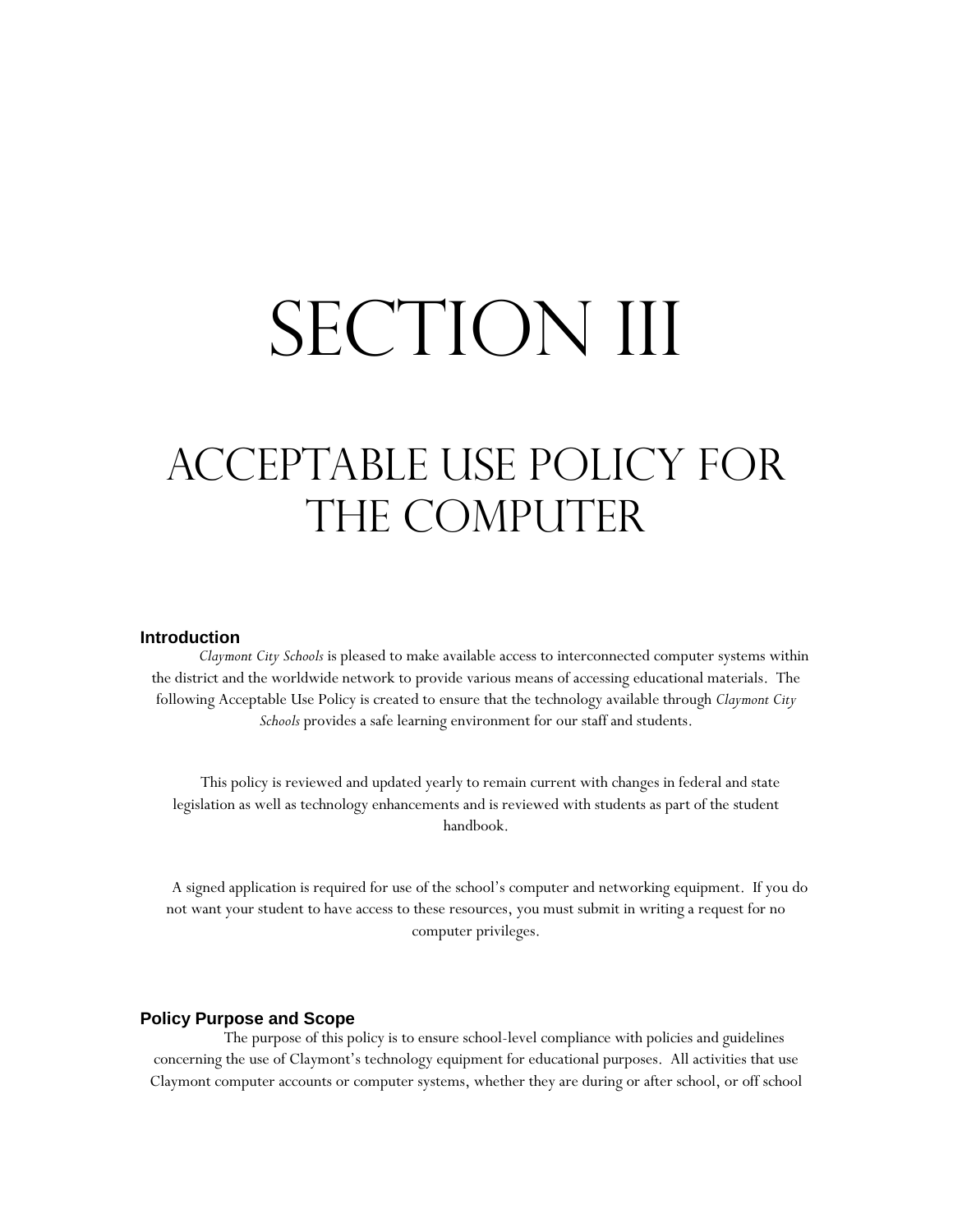property, are covered by this policy. Use of a personally owned computing device follows the same guidelines as a school computer when using Claymont's network or accounts.

#### **Policy Changes**

The school policies may be altered by action of the Claymont Technology Steering Committee and with approval of the Claymont City School Board of Education at any of its regular meetings.

#### **Network & Internet Use Agreement**

Network and Internet access is coordinated through a complex association of government agencies, regional, and state networks. The smooth operation of the network relies upon the proper conduct of the end users who must take responsibility for appropriate ethical and legal use of this access. Internet access for *Claymont City Schools* is a privilege, not a right. The signatures on the student handbook are legally binding and indicate the parties who signed have read the terms and conditions carefully and understand their significance. The user consents to the terms of this policy whenever they access the network. Users are bound to the terms whether they received and/or signed a copy of this Policy.

#### **Network and Internet Terms & Conditions**

- 1. Respect and protect your privacy and the privacy of others.
	- a. Use only assigned accounts.
	- b. Avoid sharing of account information and/or passwords to others or leaving an account logged in for others to access.
	- c. Do not reveal or distribute private information about yourself or that of others.
- 2. Respect and protect the integrity, availability, and security of all electronic resources.
	- a. Report security risks or violations to a teacher or technology coordinator.
	- b. Any files introduced into the network must be for educational assignments and approved by staff. This includes but is not limited to downloads, CDs, flash drives, cell phones, or videotapes.
	- c. Any use of the network in such a way that would disrupt the uptime or speed of the network by other users, such as, intentional deletion of files, using bandwidth for non-educational purposes, or introduction of computer viruses, is prohibited.
	- d. Any installation of software which introduces spyware or malware onto computers, or other software which reduces the efficiency of the computer is discouraged.
	- e. Intruding into the networks, computers or phones of others, without permission by the owner is discouraged.
	- f. Protect network use. Do not destroy, remove, or damage data, equipment, or resources not belonging to the owner.
- 3. Respect and protect the intellectual property of others.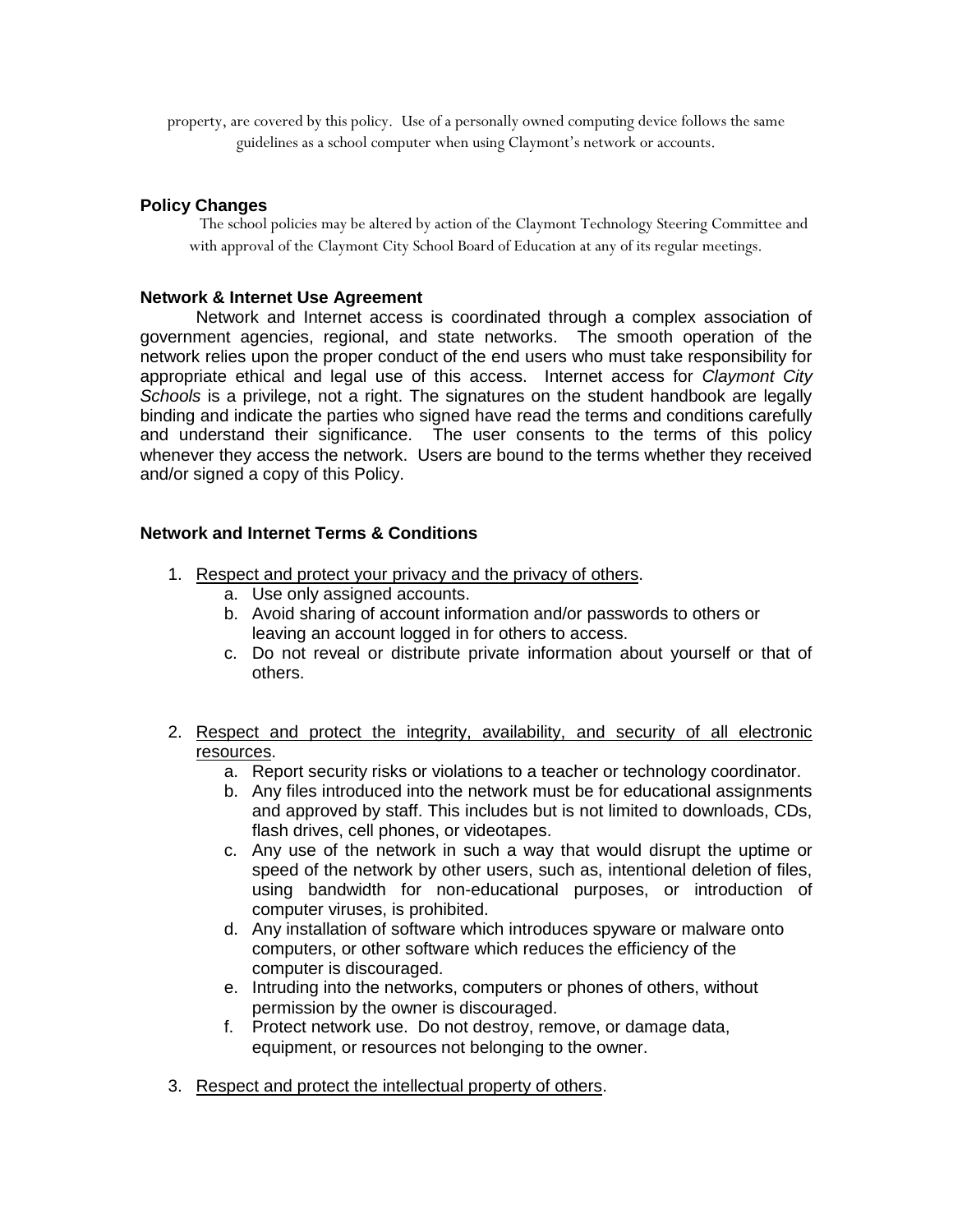- a. Written permission of the copyright owner must be obtained if intellectual property is protected by copyright laws.
- b. Plagiarizing in any form is prohibited.
- 4. Respect and practice the principles of community.
	- a. Avoid language that is offensive to others.
	- b. Streaming audio or video for non-educational purposes is prohibited.
	- c. The network or educational software cannot be used for commercial activities, entertainment, advertisement, or political lobbying.
	- d. Avoid any use of messaging software that disrupts the classroom, including but not limited to, Instant Messaging, phone text messaging, or any other methods that send messages.
	- e. Avoid intentionally accessing, transmitting, copying or creating material that is illegal.
	- f. Avoid misrepresentation by impersonating anyone, such as, the creation of an online profile.
	- g. Ask permission to post photos or videos of faculty or fellow students.

#### **Consequences of Inappropriate Internet & Network Behavior**

The staff or student's Building Principal, in conjunction with the District's Technology Coordinator, will reprimand any staff or student who does not comply with Policies and Guidelines accordingly. User infractions may result in appropriate disciplinary action as outlined in the disciplinary policy for the building. Unauthorized use of the network, intentional deletion or damage to files and data belonging to other users, or copyright violations may be termed theft or destruction of school property. In addition to appropriate disciplinary actions, the user may be responsible for any charges, costs, liabilities or damages incurred by *Claymont City Schools*. This includes (but is not limited to) the cost of time to repair the damaged component, cost of parts to repair the component, or the cost of outside companies to repair damaged components. The district will cooperate fully with local, state, or federal officials in any investigation concerning or relating to any illegal activities conducted using the school's technology. Penalties imposed under applicable federal, state, or local laws will supersede any local penalties.

#### **Websites Created at School**

The Board of Education authorizes the creation of web sites by employees and students of the School District to be published on the World Wide Web. School web sites must be located on the District-affiliated servers. The creation of web sites by students must be done under supervision of a professional staff member. These web sites must reflect the professional image of the District, its employees, and students. The content of all pages must be school appropriate and consistent with the School District's Mission Statement. Under no circumstances is a web site to be used for commercial purposes or to provide financial gains for any individual. All links included on the pages must also meet the above criteria.

When the website content includes a photograph or information relating to a student, the creator will abide by the provisions of the *Claymont Board of Education policy 6.15 – Student Records*.

#### **Copyright- Multi-Media Material**

*Claymont City Schools* encourages the use of electronic media in student projects but the following guidelines must be followed to be acceptable.

a. Any audio or video clip, whether downloaded or copied from home, must be limited to 10% or 30 seconds for music or 10% or 3 minutes for video, whichever is less. If a longer duration is needed, you must have permission by the owner to redistribute.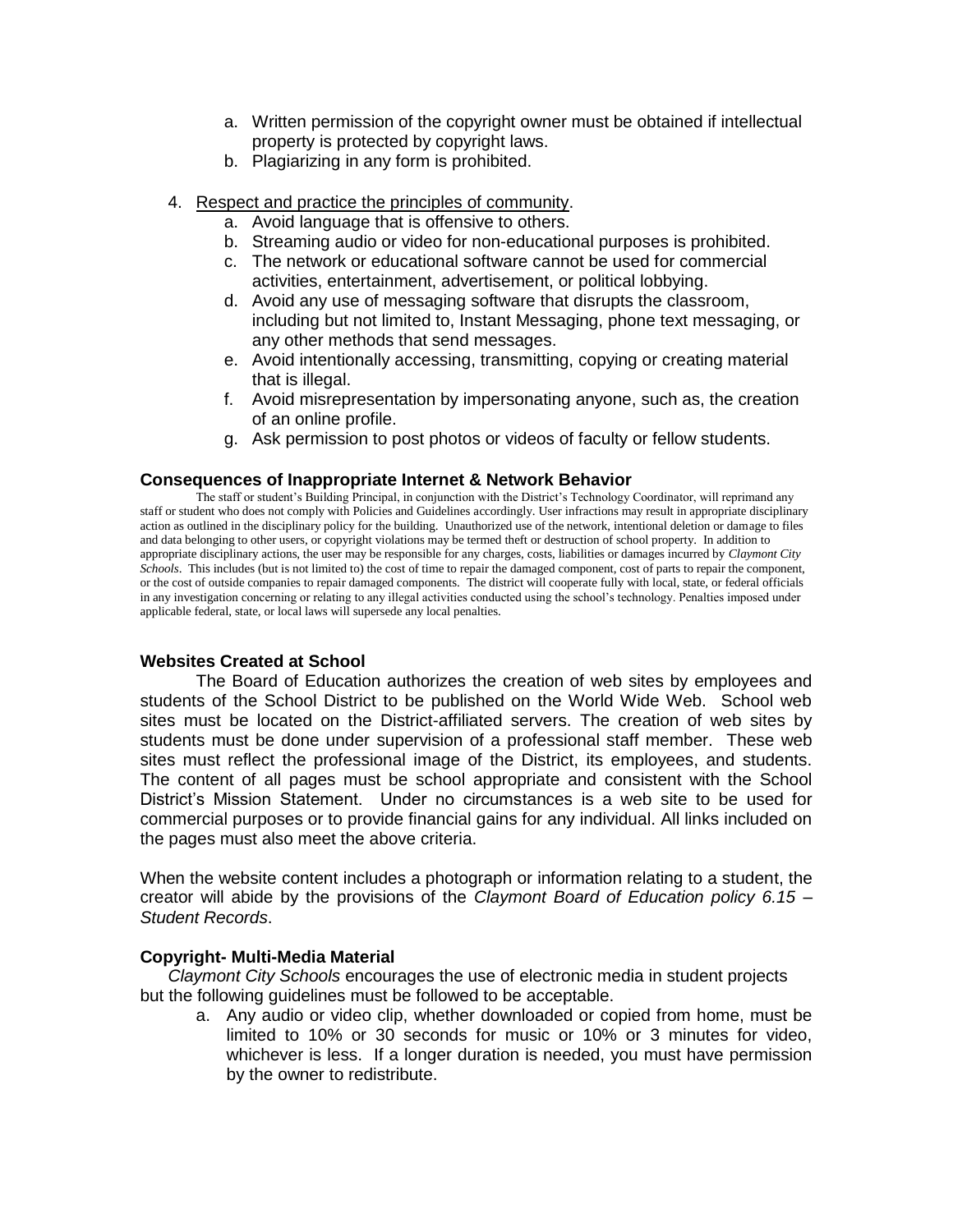b. Any inclusion of copied Internet material, such as, text, video, audio, or images, must include proper credit to the copyright holder or the work is subject to student rules regarding plagiarism.

#### **Use of Email**

*Claymont City Schools* recognizes the efficiencies that can result from the use of technology and authorizes the establishment of an E-mail system for District use. Each person using email must read the following policy and agree, in writing, to the terms.

- a. System users shall have no expectation of privacy in their E-mail communications, and shall not have the ability to deny access to their E-mail by the Superintendent.
- b. The District shall issue a password to each person authorized to use the Email system.
- c. E-mail should only be used to support the goals of the district and carry out a person's job description. It should not be used for unsolicited mass mailings and personal opinions in a public forum.

#### **Use of Personal Electronic Devices**

Students and staff are allowed to use personally owned devices to access the school's wireless network to support education. Anyone who brings their own electronic device is personally responsible for the equipment and must follow guidelines outlined in Appendix D.

It is strongly recommended that staff use the district's wireless access when educating students, keeping in compliance with the Children's Internet Protection Act.

Student use of the devices in the classroom is based on the teacher's decision on each given day. The administration reserves the right to determine if the device is being used inappropriately and may take disciplinary action, including but not limited to, confiscation of the device. For this policy, a personal electronic device is defined as a device capable of communication with other electronic devices. Use of any of these devices for non-scholastic communication during school hours is strictly prohibited.

#### **Use of Portable Equipment**

While we encourage equipment use, persons must take responsibility for the care of the equipment while in their possession. Equipment damaged or lost by students or staff could result in financial liability for the repair or replacement costs.

**Student Use**- Currently, no technology equipment is allowed to be taken home and must be returned to homeroom at the end of the day.

**Staff Use**- Staff may use school equipment outside of the building, after getting administrative approval, but must follow building check-out procedures. All portable equipment must be returned at the end of the school year for updates and inventory.

#### **Privacy**

Network and Internet access is provided as a tool for your education. *Claymont City Schools* reserves the right to monitor, inspect, copy, review and store any and all usage of the computer network and Internet access and any information created, transmitted or received in connection with such usage. All such information files shall be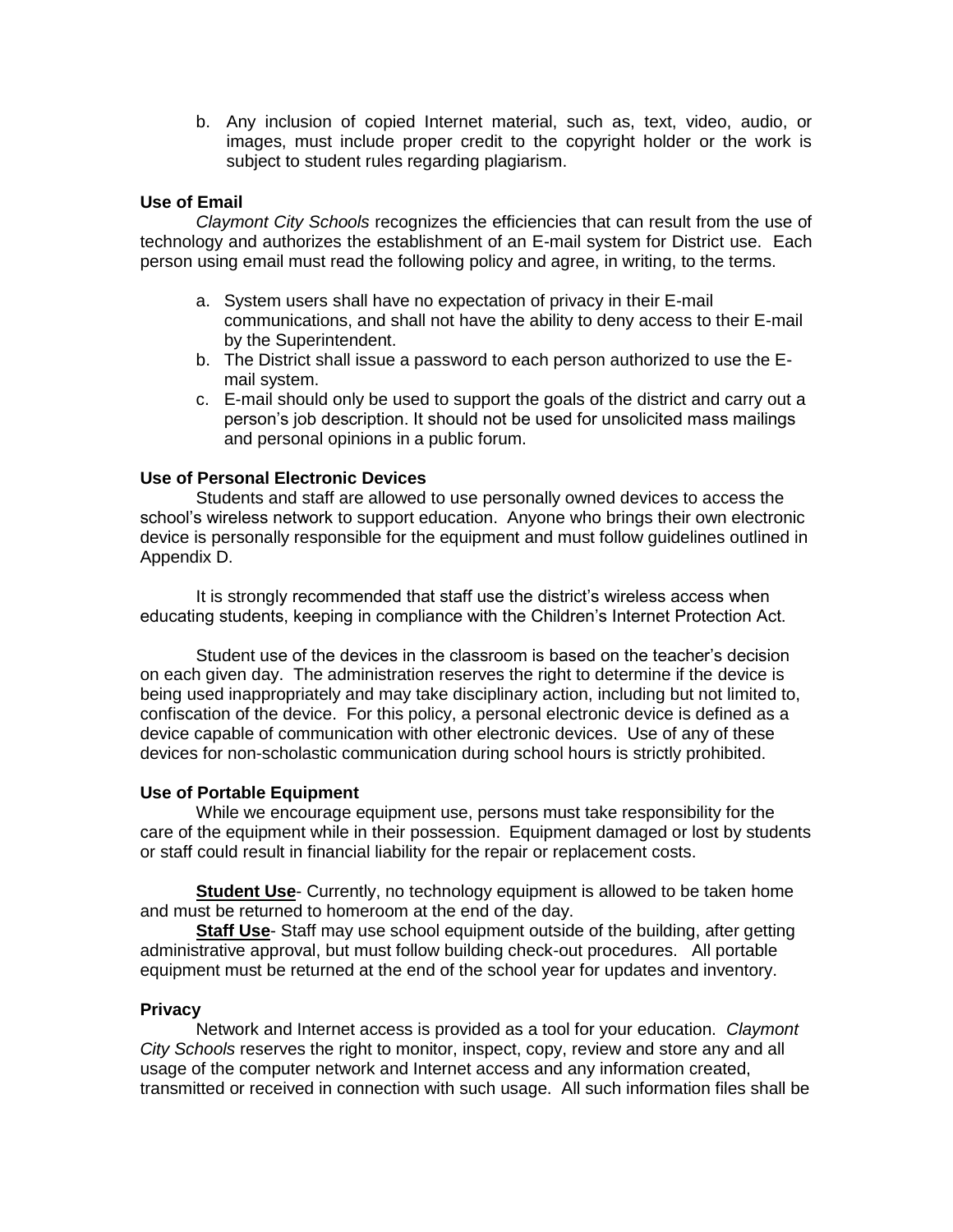and remain the property of *Claymont City Schools* and no user shall have any expectation of privacy regarding such materials.

A supervising teacher or administrator may authorize the release of directory information, as defined by Ohio law, for internal administrative purposes or approved educational projects and activities.

#### **Student Safety and Children's Internet Protection Act**

Each year the District provides education for students regarding online safety and appropriate use within the District's board-approved curriculum which includes, but is not limited to, appropriate online behavior, interacting with other individuals on social networking sites and in chat rooms, and cyber bullying awareness and response.

In compliance with the Children's Internet Protection Act*, Claymont City Schools* employs the use of filtering software to prevent children from accessing offensive sites. (See Appendix C for Filtering Guidelines) Yet in a global network, there is the potential to access controversial materials. If a person finds an offensive site, he or she should report this to a teacher or the Technology Coordinator. The district can then prevent this site from being accessed again. In the event the filtering software is unsuccessful, the District will not be held liable for access to inappropriate content.

#### **Online Communities and Cyber Bullying**

Cyber bullying is the act of harassment that takes place via some method of technological media. It is unacceptable to use computing devices or services to propagate abuse that is insulting, rude, abusive, or offensive. Please refer to *Policy 9.29 Harassment, Intimidation and Bullying* for a complete definition of harassment. If a student is being harassed and the effect carries over into school, it does not matter where the offense originates, it is in our best interests to take appropriate action.

#### **Important User Information**

Student accounts, data and email addresses will be automatically purged upon graduation. Seniors should migrate any data they want to keep to a personal account before graduation.

#### **Fees**

A \$30.00 technology fee **is charged** per year for grades K-12. The fee covers repairs of accidental device breakage by students. This fee is waived if a student brings in his or her own Chromebook.

Students in  $2^{nd}$  and  $7^{th}$  grade are assigned a new computer and keep this for six years. Any repairs needed during the six years follow this structure and reset every three (3) years.

| <b>Situation</b>                    | Outcome                                        |
|-------------------------------------|------------------------------------------------|
| 1 <sup>st</sup> accidental breakage | All costs will be covered by the district      |
| $2nd$ accidental breakage           | Student will have to pay a \$10 co-<br>payment |
| Any additional accidental breakage  | Student will have to pay a \$20 co-            |
|                                     | payment                                        |